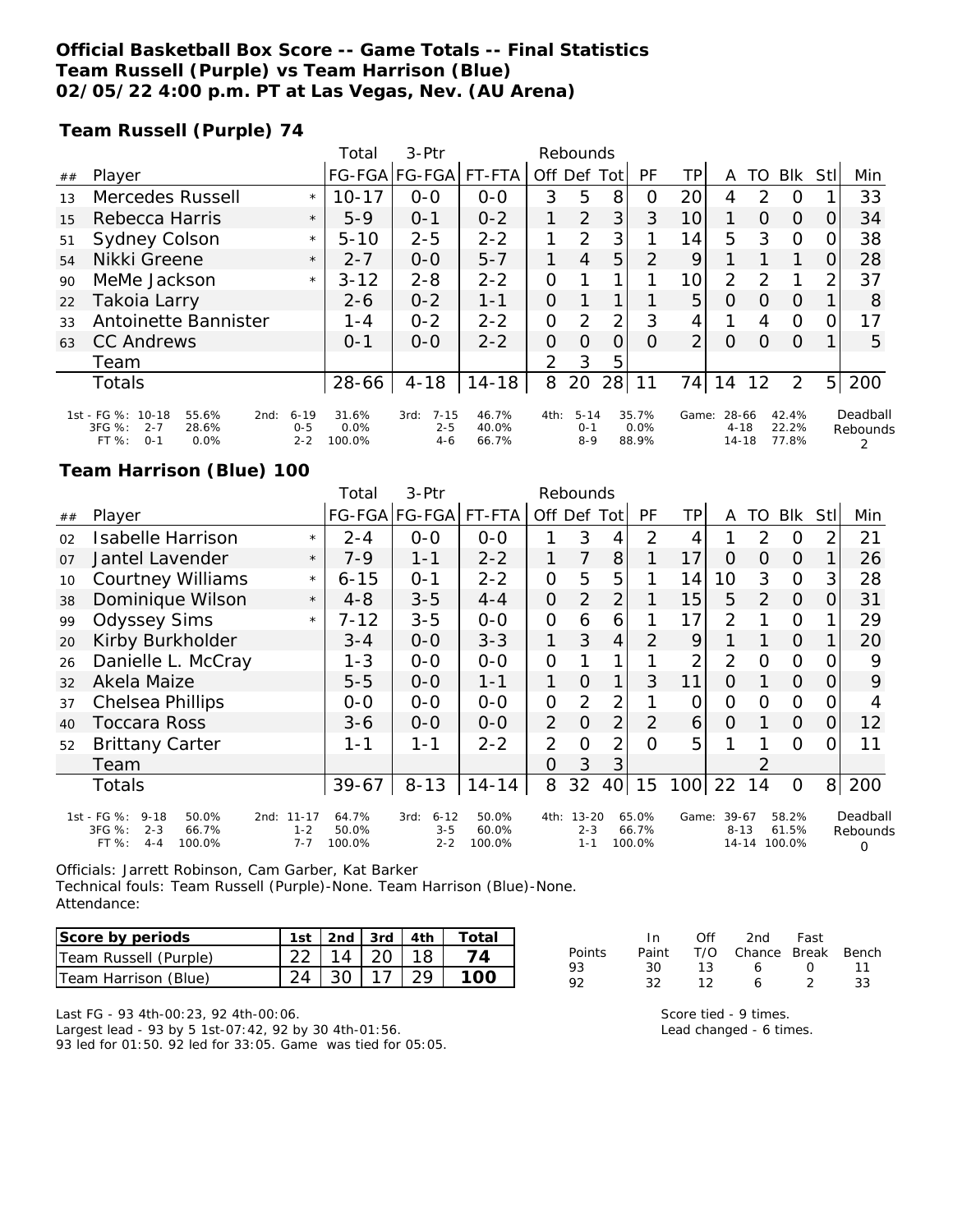## **Team Russell (Purple) vs Team Harrison (Blue) 02/05/22 4:00 p.m. PT at Las Vegas, Nev. (AU Arena) 1st PERIOD Play-by-Play (Page 1)**

| HOME TEAM: Team Harrison (Blue)    | Time           | Score             |                | Margin VISITORS: Team Russell (Purple) |
|------------------------------------|----------------|-------------------|----------------|----------------------------------------|
| GOOD! 3 PTR by Dominique Wilson    | 09:34          | $3 - 0$           | H 3            |                                        |
| ASSIST by Odyssey Sims             | 09:34          |                   |                |                                        |
|                                    | 09:29          | $3 - 3$           | T <sub>1</sub> | GOOD! 3 PTR by MeMe Jackson            |
|                                    | 09:29          |                   |                | <b>ASSIST by Mercedes Russell</b>      |
| GOOD! JUMPER by Courtney Williams  | 09:18          | $5 - 3$           | H <sub>2</sub> |                                        |
|                                    | 09:01          | $5-5$             | T <sub>2</sub> | GOOD! LAYUP by Nikki Greene [PNT]      |
|                                    | 09:01          |                   |                | <b>ASSIST by Mercedes Russell</b>      |
| MISSED JUMPER by Courtney Williams | 08:50          |                   |                |                                        |
| REBOUND (OFF) by Jantel Lavender   | 08:50          |                   |                |                                        |
|                                    |                |                   |                |                                        |
| MISSED 3 PTR by Odyssey Sims       | 08:43          |                   | V <sub>3</sub> | REBOUND (DEF) by MeMe Jackson          |
|                                    | 08:35          | $5 - 8$           |                | GOOD! 3 PTR by MeMe Jackson            |
| MISSED JUMPER by Courtney Williams | 08:07          |                   |                | REBOUND (DEF) by Sydney Colson         |
| REBOUND (DEF) by Odyssey Sims      | 08:00          |                   |                | MISSED 3 PTR by Sydney Colson          |
| MISSED LAYUP by Isabelle Harrison  | 07:52          |                   |                | REBOUND (DEF) by Nikki Greene          |
|                                    | 07:42          | $5 - 10$          | V <sub>5</sub> | GOOD! LAYUP by Nikki Greene [PNT]      |
|                                    | 07:42          |                   |                | <b>ASSIST by Mercedes Russell</b>      |
| FOUL by Isabelle Harrison (P1T1)   | 07:42          |                   |                |                                        |
|                                    |                | 07:42 S 02        |                |                                        |
|                                    | 07:41          |                   |                | MISSED FT SHOT by Nikki Greene         |
| REBOUND (DEF) by Jantel Lavender   | 07:40          |                   |                |                                        |
| GOOD! JUMPER by Jantel Lavender    | 07:28          | $7 - 10$          | V <sub>3</sub> |                                        |
| <b>ASSIST by Courtney Williams</b> | 07:28          |                   |                |                                        |
| REBOUND (DEF) by Jantel Lavender   | 07:14          |                   |                | MISSED JUMPER by Mercedes Russell      |
| GOOD! 3 PTR by Jantel Lavender     | 07:06          | $10 - 10$         | T <sub>3</sub> |                                        |
| ASSIST by Dominique Wilson         | 07:06          |                   |                |                                        |
| REBOUND (DEF) by Courtney Williams | 06:48          |                   |                | MISSED JUMPER by Nikki Greene          |
| GOOD! JUMPER by Courtney Williams  | 06:28          | $12 - 10$         | H <sub>2</sub> |                                        |
| REBOUND (DEF) by Courtney Williams | 06:17          |                   |                | MISSED 3 PTR by MeMe Jackson           |
| GOOD! LAYUP by Odyssey Sims [PNT]  |                | $14 - 10$         | H 4            |                                        |
|                                    | 06:08          |                   |                |                                        |
| <b>ASSIST by Courtney Williams</b> | 06:08          |                   |                |                                        |
|                                    | 05:59          | $14 - 12$         | H <sub>2</sub> | GOOD! JUMPER by Mercedes Russell       |
|                                    | 05:59          |                   |                | ASSIST by Sydney Colson                |
| TURNOVR by Dominique Wilson        | 05:37          |                   |                |                                        |
|                                    | 05:37          |                   |                | SUB IN: Antoinette Bannister           |
|                                    | 05:37          |                   |                | SUB OUT: MeMe Jackson                  |
|                                    | 05:14          |                   |                | <b>TURNOVR by Nikki Greene</b>         |
| STEAL by Jantel Lavender           | 05:13          |                   |                |                                        |
| MISSED JUMPER by Courtney Williams | 05:00          |                   |                | REBOUND (DEF) by (TEAM)                |
|                                    | 04:58          |                   |                | TIMEOUT media                          |
|                                    | 04:43          | $14 - 14$         | T <sub>4</sub> | GOOD! LAYUP by Mercedes Russell [PNT]  |
|                                    | 04:43          |                   |                | ASSIST by Sydney Colson                |
|                                    | 04:32          |                   |                | FOUL by Nikki Greene (P1T1)            |
|                                    |                | 04:32 P 02        |                |                                        |
| MISSED JUMPER by Odyssey Sims      | 04:25          |                   |                | REBOUND (DEF) by Nikki Greene          |
|                                    | 04:02          |                   |                | <b>TURNOVR by Sydney Colson</b>        |
| <b>STEAL by Courtney Williams</b>  | 04:01          |                   |                |                                        |
| GOOD! FT SHOT by Dominique Wilson  | 03:58          | $15 - 14$         | H 1            | FOUL by Antoinette Bannister (P1T2)    |
| GOOD! FT SHOT by Dominique Wilson  | 03:58          | $16 - 14$         | H <sub>2</sub> |                                        |
|                                    |                | <i>03:58 S 38</i> |                |                                        |
|                                    | 03:50          | $16 - 16$         | T <sub>5</sub> | GOOD! JUMPER by Mercedes Russell       |
|                                    |                |                   |                | ASSIST by Antoinette Bannister         |
| MISSED JUMPER by Jantel Lavender   | 03:50<br>03:32 |                   |                | REBOUND (DEF) by Antoinette Bannister  |
|                                    |                |                   | V <sub>2</sub> |                                        |
|                                    | 03:21          | $16 - 18$         |                | GOOD! JUMPER by Rebecca Harris         |
| GOOD! JUMPER by Courtney Williams  | 03:02          | $18 - 18$         | T 6            |                                        |
| REBOUND (DEF) by Odyssey Sims      | 02:47          |                   |                | MISSED JUMPER by Mercedes Russell      |
|                                    | 02:34          |                   |                | FOUL by Nikki Greene (P2T3)            |
| SUB IN: Kirby Burkholder           | 02:34          |                   |                | SUB IN : MeMe Jackson                  |
| SUB OUT: Dominique Wilson          | 02:34          |                   |                | SUB OUT: Nikki Greene                  |
|                                    |                | 02:34 P 99        |                |                                        |
|                                    | 02:24          |                   |                | FOUL by Rebecca Harris (P1T4)          |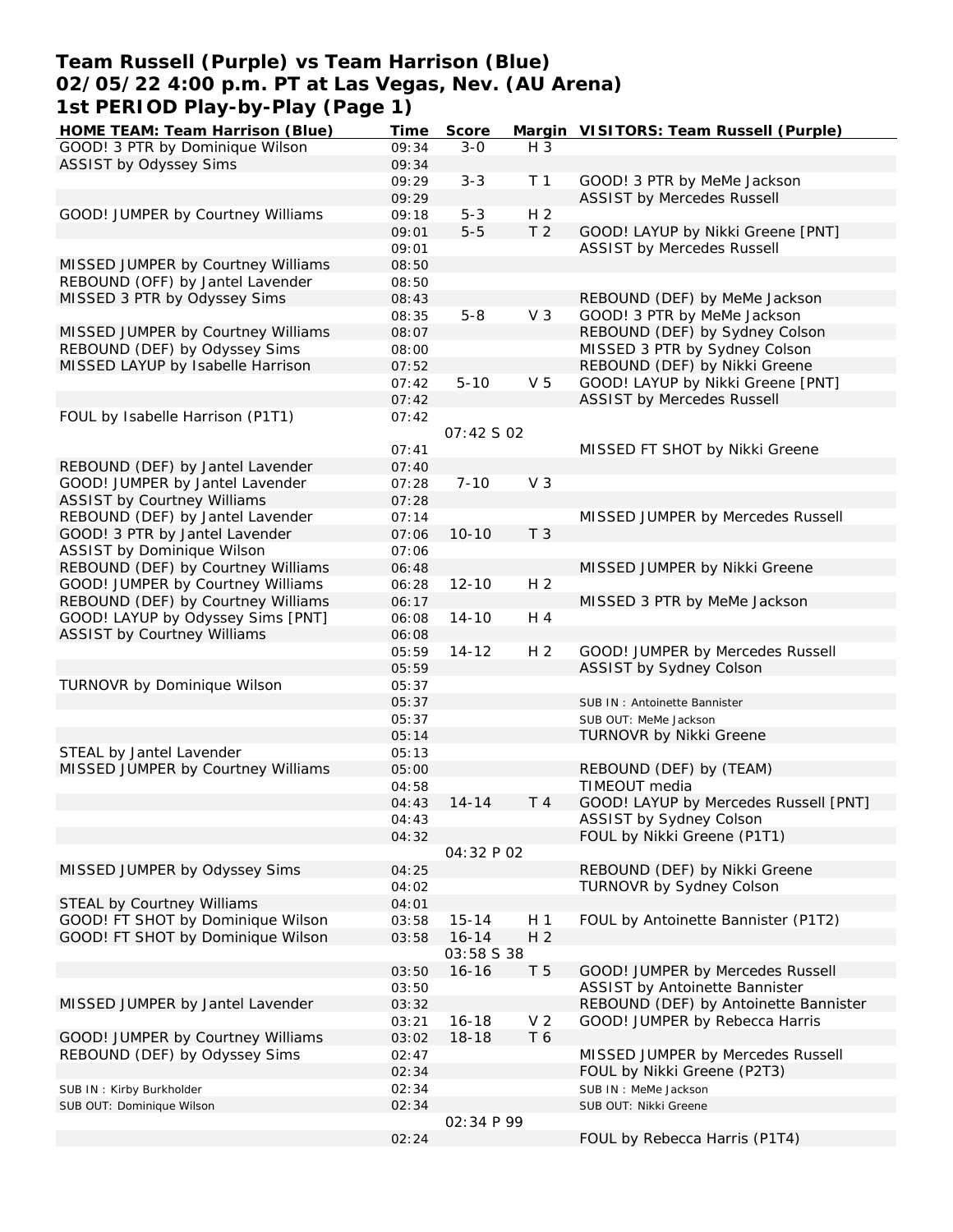# **Team Russell (Purple) vs Team Harrison (Blue) 02/05/22 4:00 p.m. PT at Las Vegas, Nev. (AU Arena) 1st PERIOD Play-by-Play (Page 2)**

| HOME TEAM: Team Harrison (Blue)     | Time  | Score             |                | Margin VISITORS: Team Russell (Purple) |  |  |  |  |  |  |
|-------------------------------------|-------|-------------------|----------------|----------------------------------------|--|--|--|--|--|--|
| GOOD! FT SHOT by Jantel Lavender    | 02:24 | $19-18$           | H <sub>1</sub> |                                        |  |  |  |  |  |  |
| GOOD! FT SHOT by Jantel Lavender    | 02:24 | $20 - 18$         | H <sub>2</sub> |                                        |  |  |  |  |  |  |
|                                     |       | <i>02:24 S 07</i> |                |                                        |  |  |  |  |  |  |
|                                     | 02:04 |                   |                | MISSED 3 PTR by Rebecca Harris         |  |  |  |  |  |  |
|                                     | 02:04 |                   |                | REBOUND (OFF) by Mercedes Russell      |  |  |  |  |  |  |
| REBOUND (DEF) by (TEAM)             | 01:57 |                   |                | MISSED 3 PTR by Antoinette Bannister   |  |  |  |  |  |  |
| GOOD! JUMPER by Jantel Lavender     | 01:30 | $22 - 18$         | H 4            |                                        |  |  |  |  |  |  |
| ASSIST by Isabelle Harrison         | 01:30 |                   |                |                                        |  |  |  |  |  |  |
| FOUL by Isabelle Harrison (P2T2)    | 01:16 |                   |                |                                        |  |  |  |  |  |  |
| SUB IN: Akela Maize                 | 01:16 |                   |                |                                        |  |  |  |  |  |  |
| SUB OUT: Isabelle Harrison          | 01:16 |                   |                |                                        |  |  |  |  |  |  |
|                                     |       | 01:16 P 15        |                |                                        |  |  |  |  |  |  |
|                                     | 01:10 | $22 - 20$         | H <sub>2</sub> | GOOD! LAYUP by Mercedes Russell [PNT]  |  |  |  |  |  |  |
| MISSED JUMPER by Courtney Williams  | 01:03 |                   |                | REBOUND (DEF) by Antoinette Bannister  |  |  |  |  |  |  |
| REBOUND (DEF) by Odyssey Sims       | 00:54 |                   |                | MISSED 3 PTR by MeMe Jackson           |  |  |  |  |  |  |
| <b>TURNOVR by Courtney Williams</b> | 00:32 |                   |                |                                        |  |  |  |  |  |  |
|                                     | 00:31 |                   |                | STEAL by MeMe Jackson                  |  |  |  |  |  |  |
|                                     | 00:27 | $22 - 22$         | T <sub>7</sub> | GOOD! LAYUP by Sydney Colson [PNT]     |  |  |  |  |  |  |
|                                     | 00:27 |                   |                | ASSIST by MeMe Jackson                 |  |  |  |  |  |  |
| MISSED LAYUP by Odyssey Sims        | 00:06 |                   |                |                                        |  |  |  |  |  |  |
| REBOUND (OFF) by Akela Maize        | 00:06 |                   |                |                                        |  |  |  |  |  |  |
| GOOD! LAYUP by Akela Maize [PNT]    | 00:03 | $24 - 22$         | H <sub>2</sub> |                                        |  |  |  |  |  |  |
| C 07:42 S 54                        |       |                   |                |                                        |  |  |  |  |  |  |

### Team Harrison (Blue) 24, Team Russell (Purple) 22

|                                              | In | Off | 2nd | Fast |                         |
|----------------------------------------------|----|-----|-----|------|-------------------------|
| 1st period-only Paint T/O Chance Break Bench |    |     |     |      |                         |
| Team Russell (Purple) 10 2 0 0 0             |    |     |     |      | Score tied - 7 times.   |
| Team Harrison (Blue) 4 2 2 0 2               |    |     |     |      | Lead changed - 4 times. |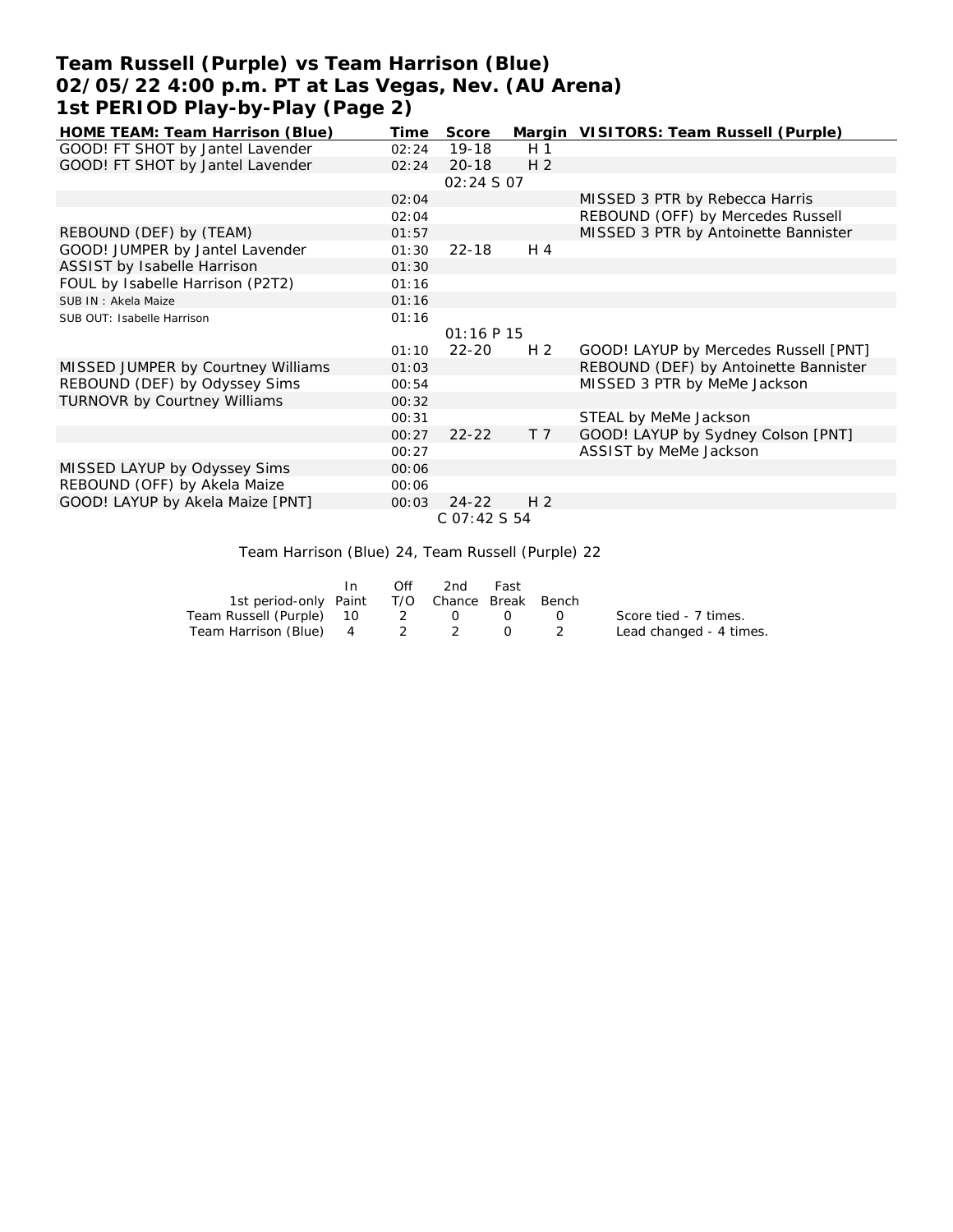# **Team Russell (Purple) vs Team Harrison (Blue) 02/05/22 4:00 p.m. PT at Las Vegas, Nev. (AU Arena) 2nd PERIOD Play-by-Play (Page 1)**

| HOME TEAM: Team Harrison (Blue)       | Time  | Score             |                | Margin VISITORS: Team Russell (Purple)   |
|---------------------------------------|-------|-------------------|----------------|------------------------------------------|
| SUB IN: Kirby Burkholder              | 10:00 |                   |                | SUB IN: Antoinette Bannister             |
| SUB IN: Akela Maize                   | 10:00 |                   |                | SUB IN: Takoia Larry                     |
| SUB IN: Toccara Ross                  | 10:00 |                   |                | SUB OUT: Rebecca Harris                  |
| SUB OUT: Isabelle Harrison            | 10:00 |                   |                | SUB OUT: Nikki Greene                    |
| SUB OUT: Courtney Williams            | 10:00 |                   |                |                                          |
| SUB OUT: Jantel Lavender              | 10:00 |                   |                |                                          |
| REBOUND (DEF) by Odyssey Sims         | 09:38 |                   |                | MISSED LAYUP by Mercedes Russell         |
| GOOD! JUMPER by Toccara Ross          | 09:26 | $26 - 22$         | H 4            |                                          |
|                                       | 09:09 |                   |                | TURNOVR by Antoinette Bannister          |
| STEAL by Odyssey Sims                 | 09:08 |                   |                |                                          |
| GOOD! LAYUP by Odyssey Sims [FB/PNT]  | 09:04 | $28 - 22$         | H 6            |                                          |
|                                       |       |                   |                |                                          |
|                                       | 08:48 |                   |                | TURNOVR by Antoinette Bannister          |
|                                       | 08:48 |                   |                | TIMEOUT 30sec                            |
| TIMEOUT MEDIA                         | 08:48 |                   |                |                                          |
| TURNOVR by Dominique Wilson           | 08:43 |                   |                |                                          |
|                                       | 08:33 | $28 - 24$         | H 4            | GOOD! JUMPER by Sydney Colson            |
| FOUL by Toccara Ross (P1T3)           | 08:21 |                   |                |                                          |
| <b>TURNOVR by Toccara Ross</b>        | 08:21 |                   |                |                                          |
|                                       |       | 08:21 0 33        |                |                                          |
|                                       | 08:09 | $28 - 26$         | H <sub>2</sub> | GOOD! LAYUP by Takoia Larry [PNT]        |
|                                       | 08:09 |                   |                | ASSIST by Sydney Colson                  |
| MISSED LAYUP by Dominique Wilson      | 08:01 |                   |                | REBOUND (DEF) by Mercedes Russell        |
|                                       | 07:48 | 28-28             | T8             | GOOD! LAYUP by Mercedes Russell [PNT]    |
| TURNOVR by Odyssey Sims               | 07:34 |                   |                |                                          |
|                                       | 07:33 |                   |                | STEAL by Takoia Larry                    |
| REBOUND (DEF) by Odyssey Sims         | 07:27 |                   |                | MISSED JUMPER by MeMe Jackson            |
| MISSED 3 PTR by Dominique Wilson      | 07:08 |                   |                |                                          |
| REBOUND (OFF) by Toccara Ross         | 07:08 |                   |                |                                          |
| MISSED LAYUP by Toccara Ross          | 07:07 |                   |                |                                          |
|                                       | 07:06 |                   |                | <b>BLOCK by Nikki Greene</b>             |
| REBOUND (OFF) by Toccara Ross         | 07:05 |                   |                |                                          |
|                                       |       |                   |                |                                          |
| MISSED LAYUP by Toccara Ross          | 07:01 |                   | V <sub>2</sub> | REBOUND (DEF) by Mercedes Russell        |
|                                       | 06:55 | $28 - 30$         |                | GOOD! LAYUP by Antoinette Bannister [PNT |
|                                       | 06:55 |                   |                | ASSIST by Sydney Colson                  |
| TIMEOUT TEAM                          | 06:53 |                   |                |                                          |
| SUB IN: Brittany Carter               | 06:53 |                   |                | SUB IN: Rebecca Harris                   |
| SUB IN: Courtney Williams             | 06:53 |                   |                | SUB IN: Nikki Greene                     |
| SUB IN: Jantel Lavender               | 06:53 |                   |                | SUB OUT: Antoinette Bannister            |
| SUB OUT: Odyssey Sims                 | 06:53 |                   |                | SUB OUT: Mercedes Russell                |
| SUB OUT: Akela Maize                  | 06:53 |                   |                |                                          |
| SUB OUT: Toccara Ross                 | 06:53 |                   |                |                                          |
| GOOD! LAYUP by Kirby Burkholder [PNT] | 06:38 | $30 - 30$         | T 9            |                                          |
| <b>ASSIST by Brittany Carter</b>      | 06:38 |                   |                |                                          |
| GOOD! FT SHOT by Kirby Burkholder     | 06:38 | $31 - 30$         | H <sub>1</sub> | FOUL by Rebecca Harris (P2T5)            |
|                                       |       | 06:38 S 20        |                |                                          |
| REBOUND (DEF) by Jantel Lavender      | 06:29 |                   |                | MISSED LAYUP by Takoia Larry             |
| GOOD! LAYUP by Kirby Burkholder [PNT] | 06:21 | $33 - 30$         | $H_3$          |                                          |
| ASSIST by Dominique Wilson            | 06:21 |                   |                |                                          |
| REBOUND (DEF) by Kirby Burkholder     | 05:59 |                   |                | MISSED 3 PTR by MeMe Jackson             |
| GOOD! FT SHOT by Kirby Burkholder     | 05:53 | $34 - 30$         | H 4            | FOUL by Takoia Larry (P1T6)              |
| GOOD! FT SHOT by Kirby Burkholder     | 05:53 | $35 - 30$         | H 5            |                                          |
|                                       | 05:53 |                   |                | SUB IN: Antoinette Bannister             |
|                                       | 05:53 |                   |                | SUB OUT: Takoia Larry                    |
|                                       |       | <i>05:53 S 20</i> |                |                                          |
|                                       |       |                   |                |                                          |
| REBOUND (DEF) by Jantel Lavender      | 05:36 |                   |                | MISSED JUMPER by Rebecca Harris          |
| GOOD! JUMPER by Jantel Lavender       | 05:26 | $37 - 30$         | H 7            |                                          |
| ASSIST by Courtney Williams           | 05:26 |                   |                |                                          |
|                                       | 05:09 | $37 - 32$         | H 5            | GOOD! LAYUP by MeMe Jackson [PNT]        |
|                                       | 05:09 |                   |                | ASSIST by Nikki Greene                   |
| GOOD! 3 PTR by Brittany Carter        | 04:50 | 40-32             | H 8            |                                          |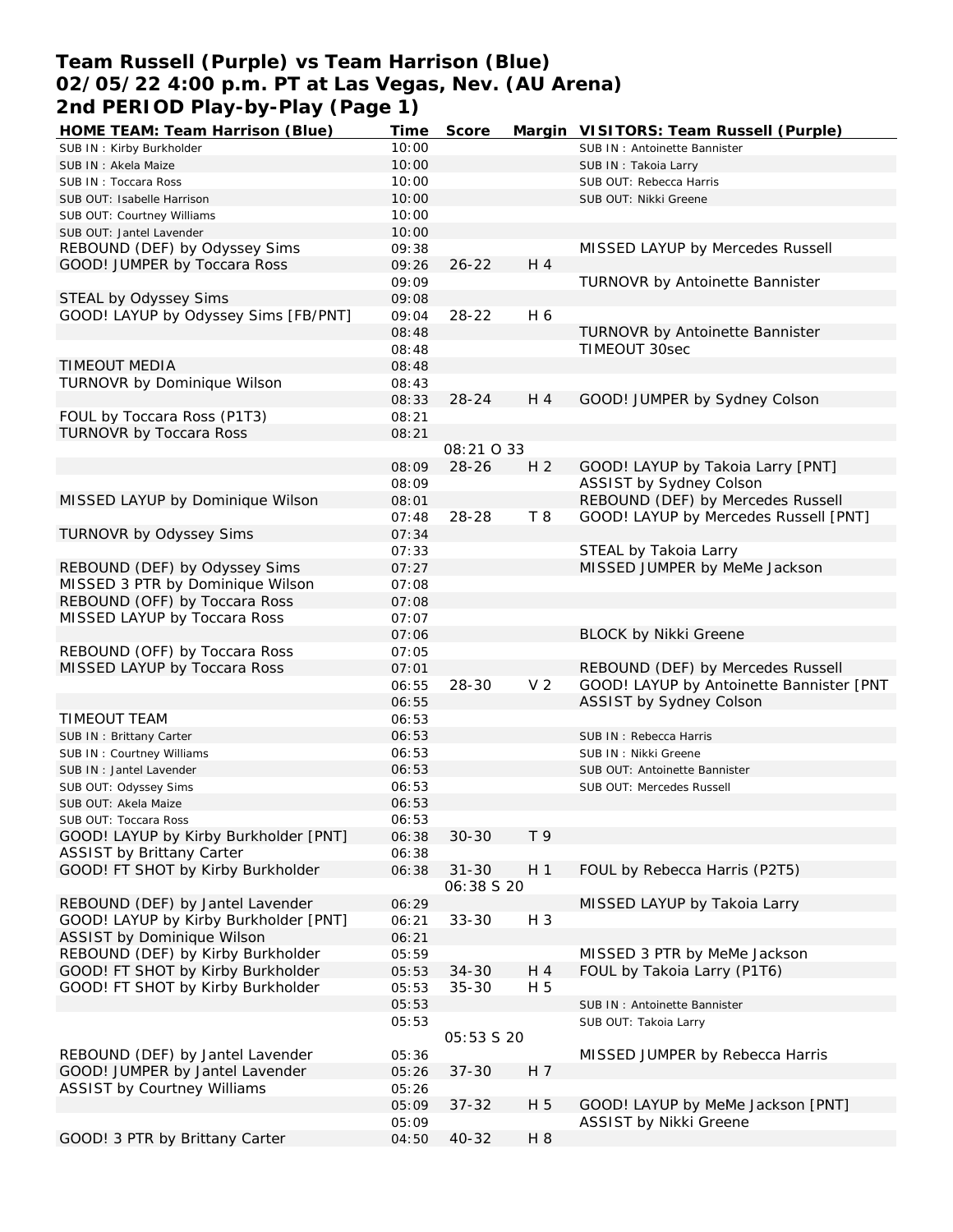# **Team Russell (Purple) vs Team Harrison (Blue) 02/05/22 4:00 p.m. PT at Las Vegas, Nev. (AU Arena) 2nd PERIOD Play-by-Play (Page 2)**

| HOME TEAM: Team Harrison (Blue)        | Time  | Score             |      | Margin VISITORS: Team Russell (Purple) |
|----------------------------------------|-------|-------------------|------|----------------------------------------|
| <b>ASSIST by Courtney Williams</b>     | 04:50 |                   |      |                                        |
| REBOUND (DEF) by Jantel Lavender       | 04:39 |                   |      | MISSED 3 PTR by Sydney Colson          |
| GOOD! JUMPER by Kirby Burkholder       | 04:24 | $42 - 32$         | H 10 |                                        |
| <b>ASSIST by Courtney Williams</b>     | 04:24 |                   |      |                                        |
|                                        | 03:53 |                   |      | MISSED LAYUP by Rebecca Harris         |
|                                        | 03:53 |                   |      | REBOUND (OFF) by Rebecca Harris        |
|                                        | 03:50 | $42 - 34$         | H 8  | GOOD! LAYUP by Rebecca Harris [PNT]    |
| GOOD! JUMPER by Courtney Williams      | 03:37 | 44-34             | H 10 |                                        |
| FOUL by Jantel Lavender (P1T4)         | 03:10 | 44-35             | H 9  | GOOD! FT SHOT by Nikki Greene          |
|                                        | 03:10 | 44-36             | H 8  | GOOD! FT SHOT by Nikki Greene          |
|                                        | 03:10 |                   |      | SUB IN: CC Andrews                     |
|                                        | 03:10 |                   |      | SUB OUT: Rebecca Harris                |
|                                        |       | 03:10 S 54        |      |                                        |
| GOOD! LAYUP by Courtney Williams [PNT] | 02:51 | $46 - 36$         | H 10 |                                        |
| REBOUND (DEF) by Kirby Burkholder      |       |                   |      | MISSED LAYUP by Antoinette Bannister   |
| TURNOVR by Kirby Burkholder            | 02:40 |                   |      |                                        |
|                                        | 02:35 |                   |      |                                        |
|                                        | 02:33 |                   |      | STEAL by CC Andrews                    |
|                                        | 02:31 |                   |      | TURNOVR by Antoinette Bannister        |
|                                        | 02:31 |                   |      | SUB IN: Mercedes Russell               |
|                                        | 02:31 |                   |      | SUB OUT: Nikki Greene                  |
| GOOD! JUMPER by Courtney Williams      | 02:16 | 48-36             | H 12 |                                        |
|                                        | 02:02 |                   |      | TURNOVR by Antoinette Bannister        |
| STEAL by Courtney Williams             | 02:01 |                   |      |                                        |
| TURNOVR by Courtney Williams           | 01:59 |                   |      |                                        |
|                                        | 01:58 |                   |      | STEAL by MeMe Jackson                  |
|                                        | 01:55 |                   |      | MISSED 3 PTR by Antoinette Bannister   |
|                                        | 01:55 |                   |      | REBOUND (OFF) by Mercedes Russell      |
|                                        | 01:45 |                   |      | <b>TURNOVR by Mercedes Russell</b>     |
| STEAL by Kirby Burkholder              | 01:44 |                   |      |                                        |
| MISSED LAYUP by Courtney Williams      | 01:41 |                   |      |                                        |
| REBOUND (OFF) by Brittany Carter       | 01:41 |                   |      |                                        |
| <b>TURNOVR by Brittany Carter</b>      | 01:37 |                   |      |                                        |
|                                        | 01:35 |                   |      | <b>STEAL by Mercedes Russell</b>       |
| REBOUND (DEF) by Courtney Williams     | 01:28 |                   |      | MISSED LAYUP by CC Andrews             |
| GOOD! LAYUP by Jantel Lavender [PNT]   | 01:05 | 50-36             | H 14 |                                        |
| ASSIST by Kirby Burkholder             | 01:05 |                   |      |                                        |
| REBOUND (DEF) by Kirby Burkholder      | 00:47 |                   |      | MISSED LAYUP by Sydney Colson          |
| MISSED JUMPER by Dominique Wilson      | 00:26 |                   |      |                                        |
| REBOUND (OFF) by Brittany Carter       | 00:26 |                   |      |                                        |
| GOOD! FT SHOT by Brittany Carter       | 00:24 | $51 - 36$         | H 15 | FOUL by Antoinette Bannister (P2T7)    |
| GOOD! FT SHOT by Brittany Carter       | 00:24 | 52-36             | H 16 |                                        |
|                                        | 00:24 |                   |      | SUB IN: Takoia Larry                   |
|                                        | 00:24 |                   |      | SUB OUT: Antoinette Bannister          |
|                                        |       | 00:24 S 52        |      |                                        |
| REBOUND (DEF) by Dominique Wilson      | 00:16 |                   |      | MISSED 3 PTR by Takoia Larry           |
| GOOD! FT SHOT by Dominique Wilson      | 00:09 | 53-36             | H 17 | FOUL by Sydney Colson (P1T8)           |
| GOOD! FT SHOT by Dominique Wilson      | 00:09 | 54-36             | H 18 |                                        |
|                                        |       | <i>00:09 S 38</i> |      |                                        |
|                                        | 00:00 |                   |      | MISSED 3 PTR by Takoia Larry           |
|                                        | 00:00 |                   |      | REBOUND (OFF) by (TEAM)                |
|                                        |       |                   |      |                                        |

### Team Harrison (Blue) 54, Team Russell (Purple) 36

|                                              | In In | Off | 2nd   | Fast |     |                         |
|----------------------------------------------|-------|-----|-------|------|-----|-------------------------|
| 2nd period-only Paint T/O Chance Break Bench |       |     |       |      |     |                         |
| Team Russell (Purple) 10                     |       |     | 4 2 0 |      | 4   | Score tied - 2 times.   |
| Team Harrison (Blue) 10                      |       |     | 4 2 2 |      | -16 | Lead changed - 2 times. |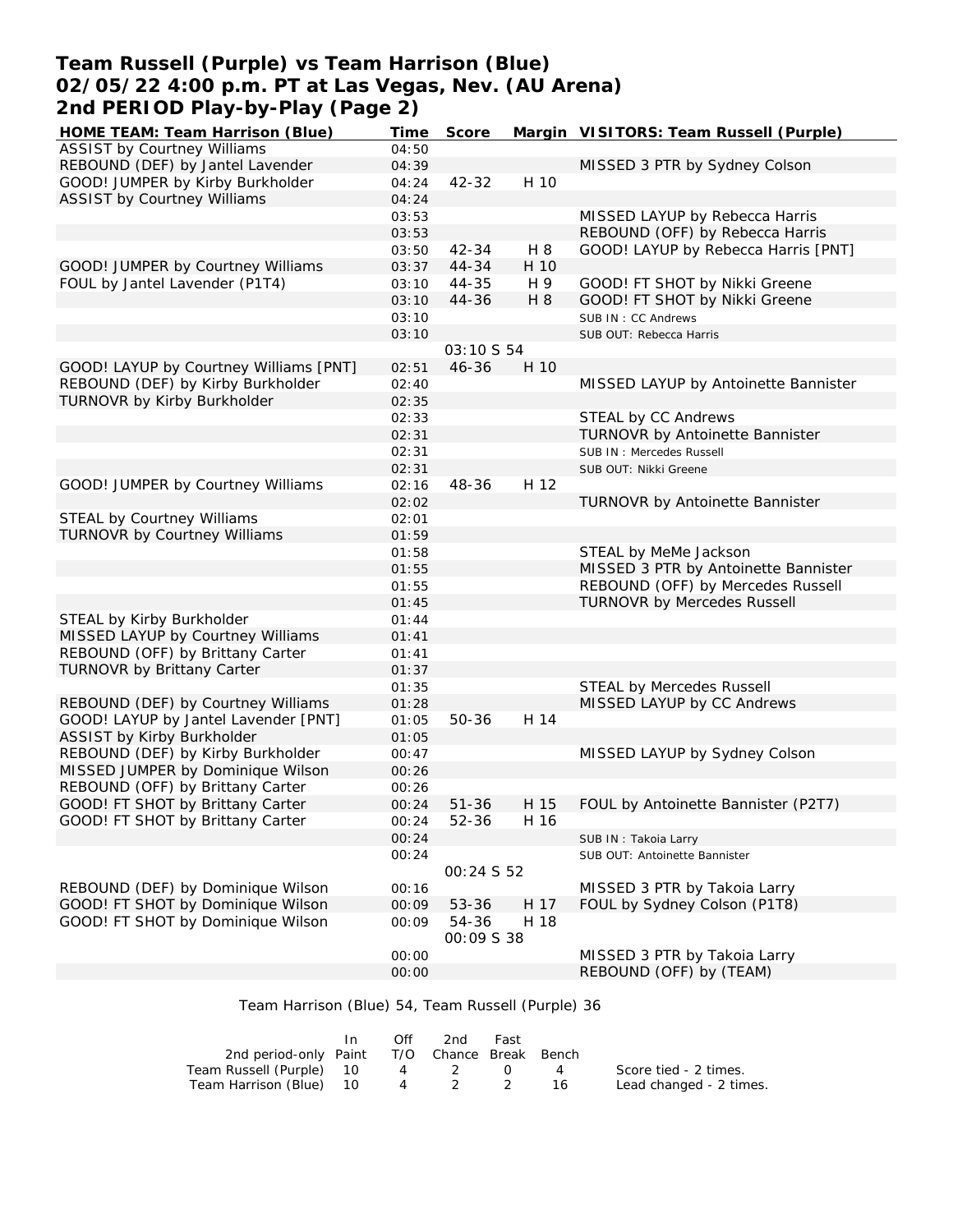## **Team Russell (Purple) vs Team Harrison (Blue) 02/05/22 4:00 p.m. PT at Las Vegas, Nev. (AU Arena) 3rd PERIOD Play-by-Play (Page 1)**

| HOME TEAM: Team Harrison (Blue)       | Time  | Score      |      | Margin VISITORS: Team Russell (Purple) |
|---------------------------------------|-------|------------|------|----------------------------------------|
| SUB IN: Toccara Ross                  | 10:00 |            |      |                                        |
| SUB IN : Danielle L. McCray           | 10:00 |            |      |                                        |
| SUB OUT: Courtney Williams            | 10:00 |            |      |                                        |
| SUB OUT: Jantel Lavender              | 10:00 |            |      |                                        |
|                                       | 09:39 | 54-38      | H 16 | GOOD! JUMPER by Rebecca Harris         |
| GOOD! LAYUP by Dominique Wilson [PNT] | 09:14 | 56-38      | H 18 |                                        |
|                                       | 09:03 |            |      | TURNOVR by MeMe Jackson                |
| TURNOVR by (TEAM)                     | 08:39 |            |      |                                        |
|                                       | 08:18 | 56-41      | H 15 | GOOD! 3 PTR by Sydney Colson           |
| TURNOVR by Isabelle Harrison          | 08:07 |            |      |                                        |
|                                       | 07:46 |            |      | MISSED JUMPER by Mercedes Russell      |
|                                       |       |            |      | REBOUND (OFF) by Sydney Colson         |
|                                       | 07:46 |            |      | GOOD! LAYUP by Mercedes Russell [PNT]  |
|                                       | 07:41 | 56-43      | H 13 |                                        |
|                                       | 07:41 |            |      | ASSIST by Sydney Colson                |
| GOOD! JUMPER by Toccara Ross          | 07:21 | 58-43      | H 15 |                                        |
| ASSIST by Dominique Wilson            | 07:21 |            |      |                                        |
|                                       | 07:04 | 58-45      | H 13 | GOOD! JUMPER by Mercedes Russell       |
| GOOD! 3 PTR by Dominique Wilson       | 06:49 | $61 - 45$  | H 16 |                                        |
| FOUL by Toccara Ross (P2T1)           | 06:31 | $61 - 46$  | H 15 | GOOD! FT SHOT by Nikki Greene          |
|                                       | 06:31 | $61 - 47$  | H 14 | GOOD! FT SHOT by Nikki Greene          |
|                                       |       | 06:31 S 54 |      |                                        |
| TURNOVR by (TEAM)                     | 06:07 |            |      |                                        |
| SUB IN: Courtney Williams             | 06:07 |            |      |                                        |
| SUB IN: Jantel Lavender               | 06:07 |            |      |                                        |
| SUB OUT: Toccara Ross                 | 06:07 |            |      |                                        |
| SUB OUT: Danielle L. McCray           | 06:07 |            |      |                                        |
| REBOUND (DEF) by Isabelle Harrison    | 05:53 |            |      | MISSED JUMPER by Nikki Greene          |
|                                       | 05:47 |            |      | FOUL by Rebecca Harris (P3T1)          |
|                                       |       | 05:47 P 10 |      |                                        |
| TURNOVR by Courtney Williams          | 05:43 |            |      |                                        |
| REBOUND (DEF) by Isabelle Harrison    | 05:27 |            |      | MISSED 3 PTR by MeMe Jackson           |
| GOOD! JUMPER by Jantel Lavender       | 05:13 | $63 - 47$  | H 16 |                                        |
| ASSIST by Odyssey Sims                | 05:13 |            |      |                                        |
|                                       | 04:42 |            |      | MISSED JUMPER by Nikki Greene          |
|                                       | 04:42 |            |      | REBOUND (OFF) by Mercedes Russell      |
|                                       |       |            |      |                                        |
|                                       | 04:39 | 63-49      | H 14 | GOOD! LAYUP by Mercedes Russell [PNT]  |
| GOOD! 3 PTR by Odyssey Sims           | 04:23 | 66-49      | H 17 |                                        |
| <b>ASSIST by Courtney Williams</b>    | 04:23 |            |      |                                        |
| REBOUND (DEF) by Courtney Williams    | 04:13 |            |      | MISSED JUMPER by Sydney Colson         |
| TURNOVR by Isabelle Harrison          | 04:02 |            |      |                                        |
|                                       | 04:02 |            |      | TIMEOUT media                          |
| SUB IN: Kirby Burkholder              | 04:02 |            |      |                                        |
| SUB OUT: Dominique Wilson             | 04:02 |            |      |                                        |
| REBOUND (DEF) by (TEAM)               | 03:41 |            |      | MISSED JUMPER by Mercedes Russell      |
| GOOD! FT SHOT by Courtney Williams    | 03:24 | 67-49      | H 18 | FOUL by MeMe Jackson (P1T2)            |
| GOOD! FT SHOT by Courtney Williams    | 03:24 | 68-49      | H 19 |                                        |
|                                       |       | 03:24 S 10 |      |                                        |
|                                       | 03:04 | 68-52      | H 16 | GOOD! 3 PTR by Sydney Colson           |
|                                       | 03:04 |            |      | <b>ASSIST by Mercedes Russell</b>      |
| MISSED JUMPER by Isabelle Harrison    | 02:40 |            |      | REBOUND (DEF) by (TEAM)                |
|                                       | 02:23 |            |      | TURNOVR by MeMe Jackson                |
| STEAL by Isabelle Harrison            | 02:22 |            |      |                                        |
| MISSED JUMPER by Jantel Lavender      | 02:11 |            |      | REBOUND (DEF) by Mercedes Russell      |
| FOUL by Kirby Burkholder (P1T2)       | 01:57 | 68-53      | H 15 | GOOD! FT SHOT by MeMe Jackson          |
|                                       | 01:57 | 68-54      | H 14 | GOOD! FT SHOT by MeMe Jackson          |
| SUB IN: Toccara Ross                  | 01:57 |            |      |                                        |
| SUB OUT: Isabelle Harrison            | 01:57 |            |      |                                        |
|                                       |       | 01:57 S 90 |      |                                        |
| GOOD! 3 PTR by Odyssey Sims           | 01:50 | $71 - 54$  | H 17 |                                        |
| <b>ASSIST by Courtney Williams</b>    | 01:50 |            |      |                                        |
|                                       |       |            |      |                                        |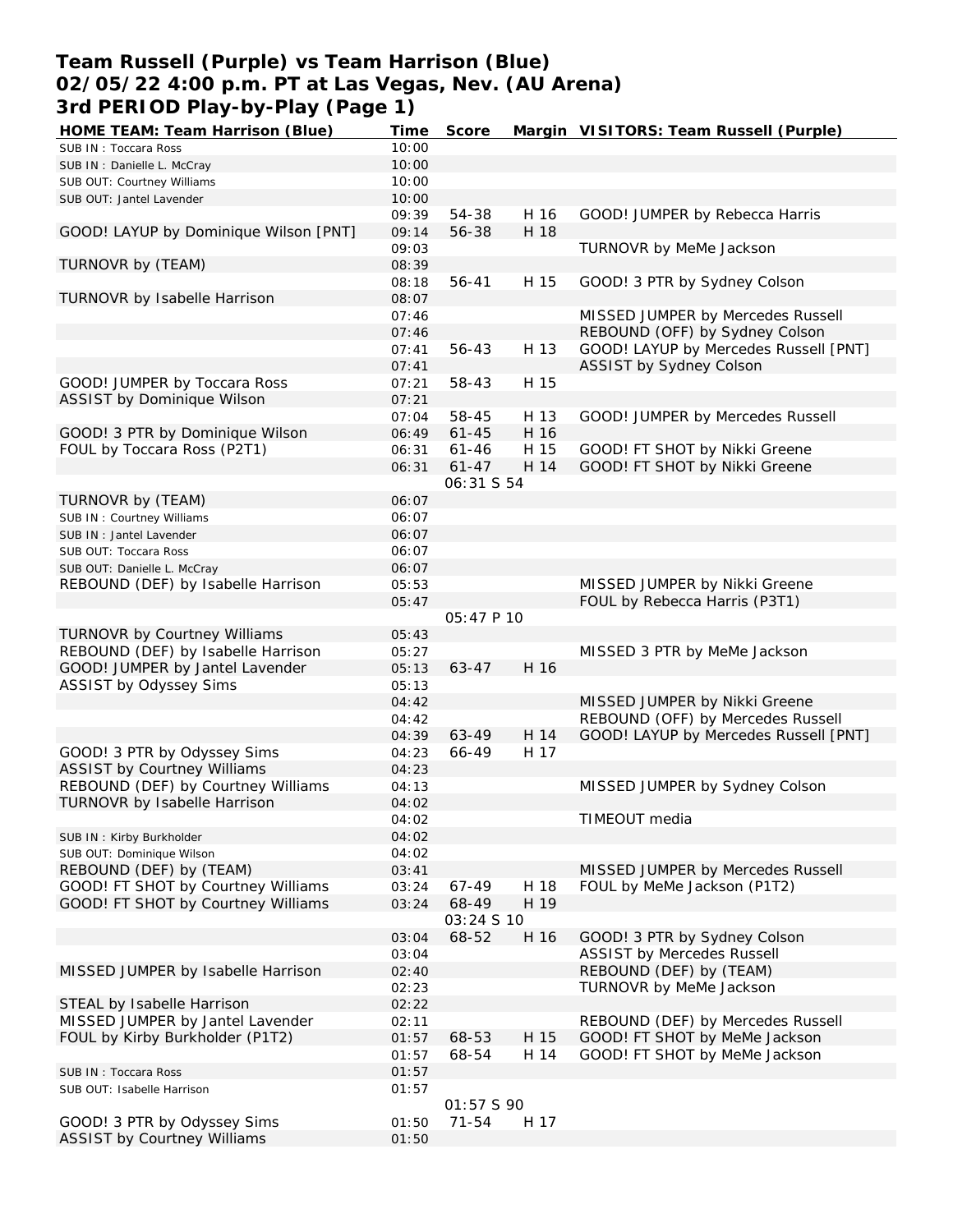# **Team Russell (Purple) vs Team Harrison (Blue) 02/05/22 4:00 p.m. PT at Las Vegas, Nev. (AU Arena) 3rd PERIOD Play-by-Play (Page 2)**

| HOME TEAM: Team Harrison (Blue)   | Time  | Score       |      | Margin VISITORS: Team Russell (Purple) |
|-----------------------------------|-------|-------------|------|----------------------------------------|
|                                   | 01:37 | 71-56       | H 15 | GOOD! LAYUP by Sydney Colson [PNT]     |
| MISSED 3 PTR by Courtney Williams | 01:19 |             |      | REBOUND (DEF) by Sydney Colson         |
| REBOUND (DEF) by Odyssey Sims     | 01:13 |             |      | MISSED 3 PTR by MeMe Jackson           |
| MISSED 3 PTR by Odyssey Sims      | 01:05 |             |      | REBOUND (DEF) by Mercedes Russell      |
| FOUL by Kirby Burkholder (P2T3)   | 00:43 |             |      | MISSED FT SHOT by Rebecca Harris       |
|                                   | 00:43 |             |      | REBOUND (OFF) by (DEADBALL)            |
| REBOUND (DEF) by Jantel Lavender  | 00:43 |             |      | MISSED FT SHOT by Rebecca Harris       |
|                                   |       | $00:43S$ 15 |      |                                        |
| MISSED LAYUP by Odyssey Sims      | 00:36 |             |      |                                        |
| REBOUND (OFF) by Kirby Burkholder | 00:36 |             |      |                                        |
| MISSED JUMPER by Toccara Ross     | 00:31 |             |      | REBOUND (DEF) by (TEAM)                |
| REBOUND (DEF) by Jantel Lavender  | 00:07 |             |      | MISSED 3 PTR by Sydney Colson          |
|                                   |       |             |      |                                        |

Team Harrison (Blue) 71, Team Russell (Purple) 56

|                                              | In. | Off | 2nd      | Fast        |                  |                         |
|----------------------------------------------|-----|-----|----------|-------------|------------------|-------------------------|
| 3rd period-only Paint T/O Chance Break Bench |     |     |          |             |                  |                         |
| Team Russell (Purple) 6                      |     | 5 5 | $\sim$ 4 |             | $\left( \right)$ | Score tied - 0 times.   |
| Team Harrison (Blue) 2 0 0                   |     |     |          | $0\qquad 2$ |                  | Lead changed - 0 times. |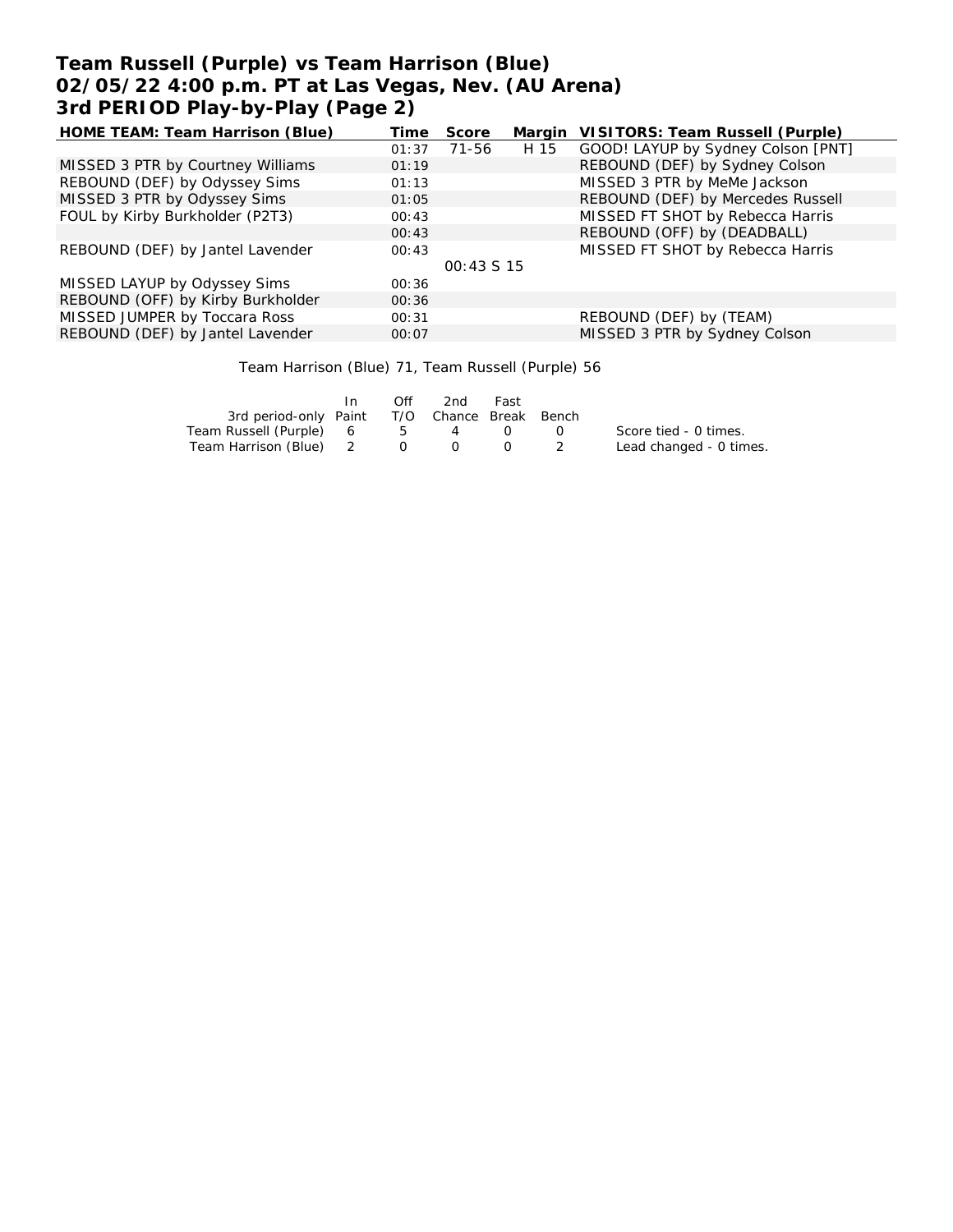## **Team Russell (Purple) vs Team Harrison (Blue) 02/05/22 4:00 p.m. PT at Las Vegas, Nev. (AU Arena) 4th PERIOD Play-by-Play (Page 1)**

| HOME TEAM: Team Harrison (Blue)        | Time  | Score             |      | Margin VISITORS: Team Russell (Purple) |
|----------------------------------------|-------|-------------------|------|----------------------------------------|
| SUB IN: Kirby Burkholder               | 10:00 |                   |      |                                        |
| SUB OUT: Odyssey Sims                  | 10:00 |                   |      |                                        |
| MISSED JUMPER by Courtney Williams     | 09:45 |                   |      |                                        |
| REBOUND (OFF) by Isabelle Harrison     | 09:45 |                   |      |                                        |
| GOOD! LAYUP by Isabelle Harrison [PNT] | 09:39 | 73-56             | H 17 |                                        |
| REBOUND (DEF) by Courtney Williams     | 09:07 |                   |      | MISSED JUMPER by Nikki Greene          |
| GOOD! JUMPER by Jantel Lavender        | 09:02 | 75-56             | H 19 |                                        |
| <b>ASSIST by Courtney Williams</b>     | 09:02 |                   |      |                                        |
| FOUL by Dominique Wilson (P1T4)        | 08:42 | 75-57             | H 18 | GOOD! FT SHOT by Sydney Colson         |
|                                        | 08:42 | 75-58             | H 17 | GOOD! FT SHOT by Sydney Colson         |
|                                        |       | 08:42 S 51        |      |                                        |
|                                        |       |                   |      | BLOCK by MeMe Jackson                  |
| MISSED JUMPER by Courtney Williams     | 08:18 |                   |      |                                        |
|                                        | 08:16 |                   |      | REBOUND (DEF) by Rebecca Harris        |
| FOUL by Courtney Williams (P1T5)       | 08:06 |                   |      | MISSED FT SHOT by Nikki Greene         |
|                                        | 08:06 |                   |      | REBOUND (OFF) by (DEADBALL)            |
|                                        | 08:06 | 75-59             | H 16 | GOOD! FT SHOT by Nikki Greene          |
|                                        |       | 08:06 S 54        |      |                                        |
| MISSED LAYUP by Kirby Burkholder       | 07:47 |                   |      | REBOUND (DEF) by Mercedes Russell      |
| REBOUND (DEF) by (TEAM)                | 07:40 |                   |      | MISSED LAYUP by Nikki Greene           |
| MISSED 3 PTR by Dominique Wilson       | 07:26 |                   |      | REBOUND (DEF) by Nikki Greene          |
| SUB IN: Odyssey Sims                   | 07:14 |                   |      |                                        |
| SUB IN: Brittany Carter                | 07:14 |                   |      |                                        |
| SUB OUT: Kirby Burkholder              | 07:14 |                   |      |                                        |
| SUB OUT: Courtney Williams             | 07:14 |                   |      |                                        |
|                                        | 07:08 |                   |      | MISSED JUMPER by Mercedes Russell      |
|                                        | 07:08 |                   |      | REBOUND (OFF) by Nikki Greene          |
|                                        | 06:56 |                   |      | <b>TURNOVR by Mercedes Russell</b>     |
| STEAL by Isabelle Harrison             | 06:54 |                   |      |                                        |
| GOOD! LAYUP by Isabelle Harrison [PNT] |       | 77-59             | H 18 |                                        |
|                                        | 06:50 |                   |      |                                        |
|                                        | 06:39 | $77 - 61$         | H 16 | GOOD! JUMPER by Mercedes Russell       |
|                                        | 06:39 |                   |      | ASSIST by MeMe Jackson                 |
| GOOD! LAYUP by Odyssey Sims [PNT]      | 06:24 | 79-61             | H 18 |                                        |
| FOUL by Odyssey Sims (P1T6)            | 06:17 |                   |      |                                        |
| SUB IN: Toccara Ross                   | 06:17 |                   |      |                                        |
| SUB OUT: Jantel Lavender               | 06:17 |                   |      |                                        |
|                                        |       | <i>06:17 P 51</i> |      |                                        |
| REBOUND (DEF) by Dominique Wilson      | 06:12 |                   |      | MISSED JUMPER by Mercedes Russell      |
| GOOD! 3 PTR by Odyssey Sims            | 05:56 | $82 - 61$         | H 21 |                                        |
| REBOUND (DEF) by Isabelle Harrison     | 05:32 |                   |      | MISSED 3 PTR by MeMe Jackson           |
| TIMEOUT 30sec                          | 05:23 |                   |      |                                        |
| TIMEOUT MEDIA                          | 05:23 |                   |      |                                        |
| SUB IN: Akela Maize                    | 05:23 |                   |      | SUB IN: Antoinette Bannister           |
| SUB IN: Danielle L. McCray             | 05:23 |                   |      | SUB OUT: Nikki Greene                  |
| SUB OUT: Isabelle Harrison             | 05:23 |                   |      |                                        |
| SUB OUT: Brittany Carter               | 05:23 |                   |      |                                        |
| GOOD! JUMPER by Toccara Ross           | 05:12 | 84-61             | H 23 |                                        |
| ASSIST by Dominique Wilson             | 05:12 |                   |      |                                        |
| FOUL by Akela Maize (P1T7)             | 04:58 |                   |      |                                        |
|                                        | 04:58 |                   |      | TIMEOUT MEDIA                          |
|                                        |       | 04:58 P 13        |      |                                        |
|                                        |       |                   |      |                                        |
|                                        | 04:50 | 84-63             | H 21 | GOOD! JUMPER by Mercedes Russell       |
| GOOD! LAYUP by Akela Maize [PNT]       | 04:32 | 86-63             | H 23 |                                        |
| ASSIST by Danielle L. McCray           | 04:32 |                   |      |                                        |
| GOOD! FT SHOT by Akela Maize           | 04:32 | 87-63             | H 24 | FOUL by Antoinette Bannister (P3T3)    |
|                                        |       | 04:32 S 32        |      |                                        |
|                                        | 04:25 |                   |      | TURNOVR by Sydney Colson               |
| GOOD! JUMPER by Danielle L. McCray     | 04:07 | 89-63             | H 26 |                                        |
| REBOUND (DEF) by Danielle L. McCray    | 03:50 |                   |      | MISSED JUMPER by MeMe Jackson          |
| FOUL by Akela Maize (P2T8)             | 03:40 |                   |      |                                        |
| TURNOVR by Akela Maize                 | 03:40 |                   |      |                                        |
|                                        |       |                   |      |                                        |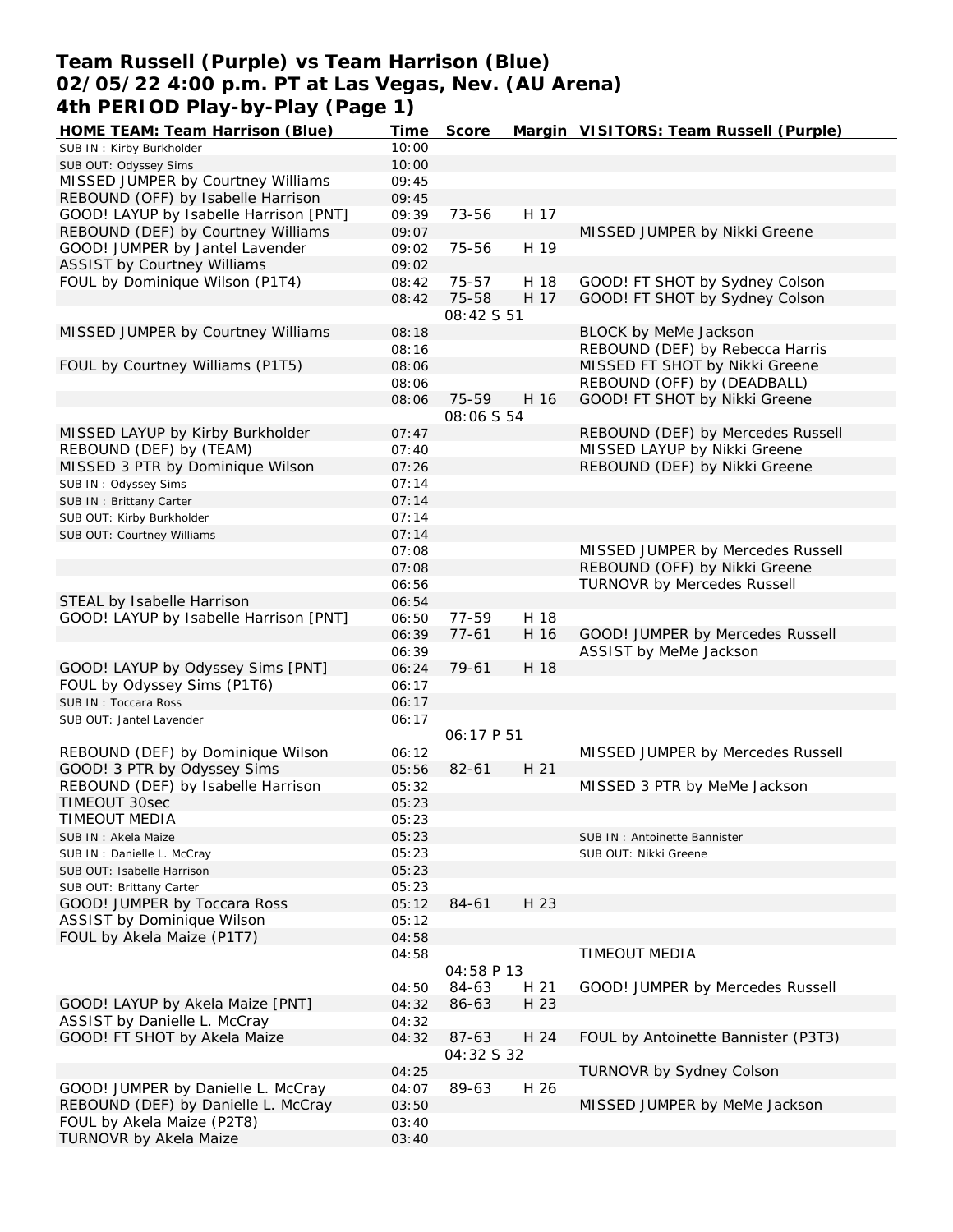## **Team Russell (Purple) vs Team Harrison (Blue) 02/05/22 4:00 p.m. PT at Las Vegas, Nev. (AU Arena) 4th PERIOD Play-by-Play (Page 2)**

| 03:40<br>SUB IN: Chelsea Phillips<br>03:40<br>SUB IN: Courtney Williams<br>03:40<br>SUB OUT: Dominique Wilson |  |
|---------------------------------------------------------------------------------------------------------------|--|
|                                                                                                               |  |
|                                                                                                               |  |
|                                                                                                               |  |
| 03:40<br>SUB OUT: Toccara Ross                                                                                |  |
| 03:30 0 13                                                                                                    |  |
| H 25<br>GOOD! FT SHOT by Antoinette Bannister<br>FOUL by Akela Maize (P3T9)<br>89-64<br>03:24                 |  |
| 89-65<br>H 24<br>GOOD! FT SHOT by Antoinette Bannister<br>03:24                                               |  |
| 03:24<br>SUB IN: Takoia Larry                                                                                 |  |
| 03:24<br>SUB OUT: Antoinette Bannister                                                                        |  |
| 03:24 S 33                                                                                                    |  |
| GOOD! LAYUP by Akela Maize [PNT]<br>H 26<br>03:09<br>$91 - 65$                                                |  |
| <b>ASSIST by Courtney Williams</b><br>03:09                                                                   |  |
| 02:57<br>TURNOVR by Sydney Colson                                                                             |  |
| <b>STEAL by Courtney Williams</b><br>02:55                                                                    |  |
| GOOD! LAYUP by Odyssey Sims [PNT]<br>93-65<br>H 28<br>02:52                                                   |  |
| <b>ASSIST by Courtney Williams</b><br>02:52                                                                   |  |
| REBOUND (DEF) by Chelsea Phillips<br>02:37<br>MISSED LAYUP by Takoia Larry                                    |  |
| 02:25<br>SUB IN: CC Andrews                                                                                   |  |
| 02:25<br>SUB IN : Nikki Greene                                                                                |  |
| 02:25<br>SUB OUT: Sydney Colson                                                                               |  |
| 02:25<br>SUB OUT: Mercedes Russell                                                                            |  |
| MISSED JUMPER by Courtney Williams<br>02:23<br>REBOUND (DEF) by Nikki Greene                                  |  |
| REBOUND (DEF) by Chelsea Phillips<br>MISSED LAYUP by MeMe Jackson<br>02:13                                    |  |
| GOOD! LAYUP by Akela Maize [PNT]<br>H 30<br>01:56<br>$95 - 65$                                                |  |
| ASSIST by Danielle L. McCray<br>01:56                                                                         |  |
| $95 - 67$<br>H 28<br>GOOD! LAYUP by Takoia Larry [PNT]<br>01:46                                               |  |
| <b>ASSIST by Rebecca Harris</b><br>01:46                                                                      |  |
| FOUL by Chelsea Phillips (P1T10)<br>95-68<br>H 27<br>GOOD! FT SHOT by Takoia Larry<br>01:46                   |  |
| SUB IN: Brittany Carter<br>01:46                                                                              |  |
| SUB OUT: Courtney Williams<br>01:46                                                                           |  |
| 01:46 S 22                                                                                                    |  |
| MISSED JUMPER by Danielle L. McCray<br>REBOUND (DEF) by Rebecca Harris<br>01:31                               |  |
| FOUL by Danielle L. McCray (P1T11)<br>GOOD! FT SHOT by CC Andrews<br>95-69<br>H 26<br>01:18                   |  |
| H 25<br>GOOD! FT SHOT by CC Andrews<br>95-70<br>01:18                                                         |  |
| 01:18<br>SUB IN: Dominique Wilson                                                                             |  |
| 01:18<br>SUB OUT: Odyssey Sims                                                                                |  |
| 01:18563                                                                                                      |  |
| REBOUND (DEF) by Takoia Larry<br>MISSED JUMPER by Danielle L. McCray<br>01:04                                 |  |
| $95 - 72$<br>GOOD! JUMPER by Rebecca Harris [PNT]<br>H 23<br>00:48                                            |  |
| GOOD! 3 PTR by Dominique Wilson<br>98-72<br>H 26<br>00:37                                                     |  |
| 98-74<br>H 24<br>GOOD! JUMPER by Rebecca Harris<br>00:23                                                      |  |
| GOOD! LAYUP by Akela Maize [PNT]<br>100-74<br>H 26<br>00:06                                                   |  |
| ASSIST by Dominique Wilson<br>00:06                                                                           |  |
| MISSED JUMPER by Rebecca Harris<br>00:00                                                                      |  |
| REBOUND (OFF) by (TEAM)<br>00:00                                                                              |  |

Team Harrison (Blue) 100, Team Russell (Purple) 74

|                                              | $\mathsf{In}$ | Off | 2nd          | Fast             |            |                         |
|----------------------------------------------|---------------|-----|--------------|------------------|------------|-------------------------|
| 4th period-only Paint T/O Chance Break Bench |               |     |              |                  |            |                         |
| Team Russell (Purple) 4                      |               |     | $2 \qquad 0$ | ()               | $\sqrt{ }$ | Score tied - 0 times.   |
| Team Harrison (Blue) 16                      |               |     | $6\qquad 2$  | $\left( \right)$ |            | Lead changed - 0 times. |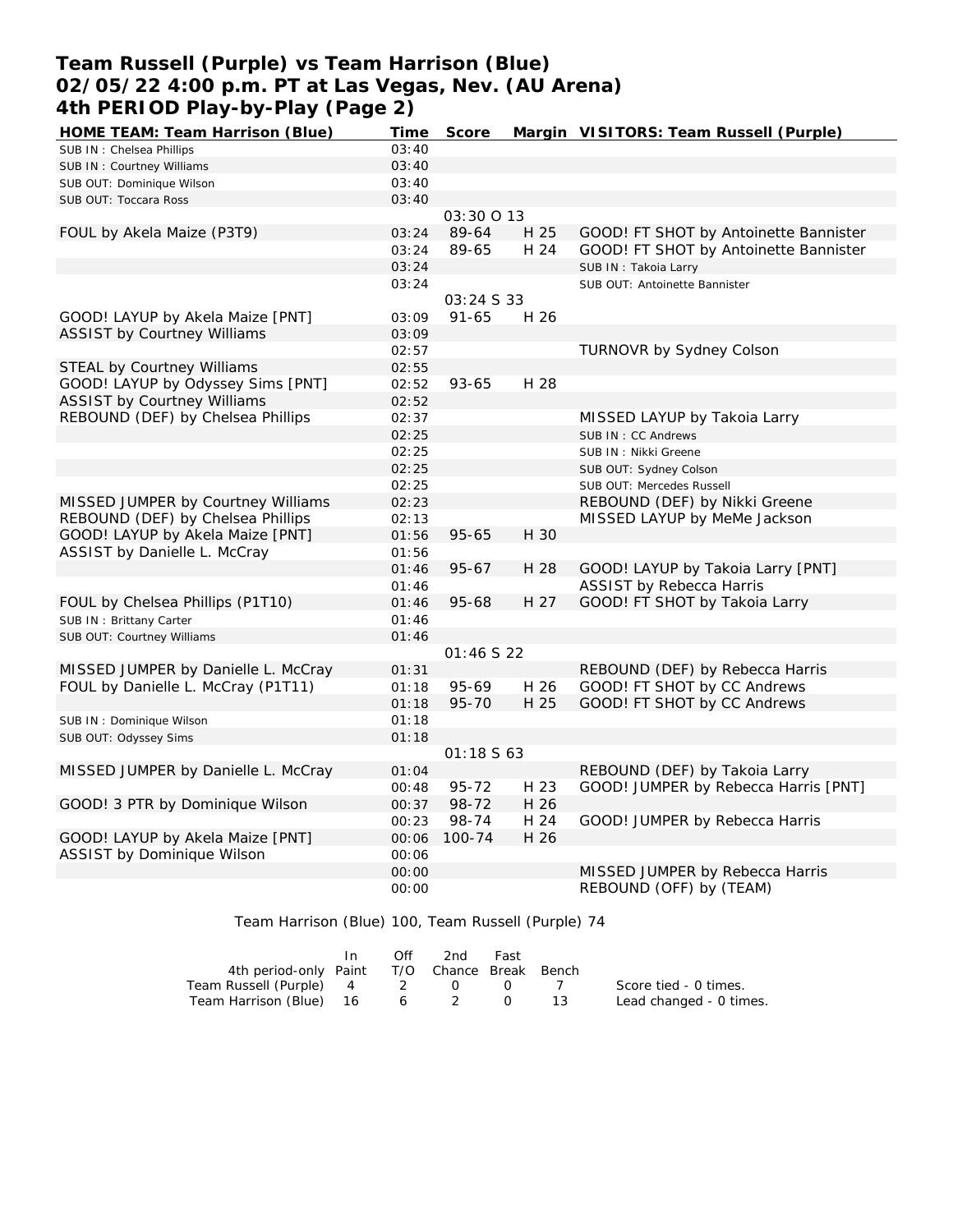### **Official Basketball Box Score -- 1st Period-Only Team Russell (Purple) vs Team Harrison (Blue) 02/05/22 4:00 p.m. PT at Las Vegas, Nev. (AU Arena)**

**Team Russell (Purple) 22**

|    |                                                    |         | Total     | $3-Ptr$       |         |             | Rebounds |   |               |                 |   |                  |            |          |                      |
|----|----------------------------------------------------|---------|-----------|---------------|---------|-------------|----------|---|---------------|-----------------|---|------------------|------------|----------|----------------------|
| ## | Player                                             |         |           | FG-FGA FG-FGA | FT-FTA  | Off Def Tot |          |   | PF            | TPI             | Α | TO               | <b>BIK</b> | Stll     | Min                  |
| 13 | Mercedes Russell                                   | $\star$ | $4-6$     | $0 - 0$       | $0 - 0$ |             | O        |   | O             | 8 <sup>1</sup>  | 3 | O                | O          |          | 10                   |
| 15 | Rebecca Harris                                     | $\star$ | $1 - 2$   | $O - 1$       | $0 - 0$ | 0           | 0        | 0 |               | $\overline{2}$  | O | O                | O          |          | 10                   |
| 51 | Sydney Colson                                      | $\star$ | $1 - 2$   | 0-1           | $0 - 0$ | 0           |          |   | O             | 2               | 2 |                  | O          |          | 10                   |
| 54 | Nikki Greene                                       | $\star$ | $2 - 3$   | $0 - 0$       | $O - 1$ | 0           | 2        | 2 | $\mathcal{P}$ | 4               | O |                  | O          | $\Omega$ |                      |
| 90 | MeMe Jackson                                       | $\star$ | $2 - 4$   | $2 - 4$       | $0 - 0$ | 0           |          |   | $\Omega$      | 6               |   | Ω                | O          |          | 6                    |
| 33 | Antoinette Bannister                               |         | $O - 1$   | $0 - 1$       | $0 - 0$ | O           | 2        | 2 |               | O               |   | $\left( \right)$ | O          | $\Omega$ | 5                    |
|    | Team                                               |         |           |               |         | O           |          |   |               |                 |   |                  |            |          |                      |
|    | <b>Totals</b>                                      |         | $10 - 18$ | $2 - 7$       | $0 - 1$ |             |          | 8 | 4             | 22 <sub>1</sub> |   | っ                | O          |          |                      |
|    | FG %: 10-18<br>55.6%<br>3FG %:<br>28.6%<br>$2 - 7$ |         |           |               |         |             |          |   |               |                 |   |                  |            |          | Deadball<br>Rebounds |

FT %: 0-1 0.0%

**Team Harrison (Blue) 24**

|    |                                                                            |         | Total    | $3-Ptr$       |         |                | Rebounds |                 |                |     |          |          |            |                |         |
|----|----------------------------------------------------------------------------|---------|----------|---------------|---------|----------------|----------|-----------------|----------------|-----|----------|----------|------------|----------------|---------|
| ## | Player                                                                     |         |          | FG-FGA FG-FGA | FT-FTA  | Off            | Def Tot  |                 | <b>PF</b>      | TPI | A        | TO       | <b>BIK</b> | Stl            | Min     |
| 02 | Isabelle Harrison                                                          | $\star$ | $O - 1$  | $O - O$       | $O - O$ | O              | 0        | 0               | 2              | 0   |          | O        | O          | 0              | 8       |
| 07 | Jantel Lavender                                                            | $\star$ | $3 - 4$  | $1 - 1$       | $2 - 2$ |                | 2        | 3               | $\overline{O}$ | 9   | $\Omega$ | $\Omega$ | $\Omega$   |                | 10      |
| 10 | <b>Courtney Williams</b>                                                   | $\star$ | $3 - 7$  | $O - O$       | $O - O$ | 0              | 2        | 2               | $\Omega$       | 6   | 2        |          | $\circ$    |                | 10      |
| 38 | Dominique Wilson                                                           | $\star$ | $1 - 1$  | $1 - 1$       | $2 - 2$ | 0              | $\Omega$ | Ο               | $\Omega$       | 5   |          |          | $\Omega$   | $\overline{O}$ | 7       |
| 99 | <b>Odyssey Sims</b>                                                        | $\star$ | $1 - 4$  | $O - 1$       | $O - O$ | 0              | 3        | 3               | $\Omega$       | 2   |          | $\Omega$ | $\Omega$   | $\mathcal{O}$  | 10      |
| 20 | Kirby Burkholder                                                           |         | $0 - 0$  | $O - O$       | $0 - 0$ | $\Omega$       | $\Omega$ | O               | $\Omega$       | 0   | $\Omega$ | $\Omega$ | $\Omega$   | $\overline{O}$ | 2       |
| 32 | Akela Maize                                                                |         | $1 - 1$  | $O-O$         | $0-0$   | 1              | $\Omega$ | 1               | $\Omega$       | 2   | $\Omega$ | $\Omega$ | $\Omega$   | 0              | 1       |
|    | Team                                                                       |         |          |               |         | 0              | 1        | 1               |                |     |          |          |            |                |         |
|    | Totals                                                                     |         | $9 - 18$ | $2 - 3$       | $4 - 4$ | $\overline{2}$ | 8        | 10 <sub>1</sub> | 2              | 24  | 5        | 2        | 0          | $\overline{2}$ |         |
|    | FG %:<br>9-18<br>50.0%<br>$\overline{a} = \overline{a} \cdot \overline{a}$ |         |          |               |         |                |          |                 |                |     |          |          |            |                | Deadbal |

3FG %: 2-3 66.7% FT %: 4-4 100.0

 $\overline{\mathsf{H}}$ Rebounds 0

 $\Omega$ 

Officials: Jarrett Robinson, Cam Garber, Kat Barker Technical fouls: Team Russell (Purple)-None. Team Harrison (Blue)-None. Attendance:

| Score by periods        | 1st i  | 2nd | 3rd | 4th | `otal  |        |      | 2nd    | Fast  |       |
|-------------------------|--------|-----|-----|-----|--------|--------|------|--------|-------|-------|
| Team Russell (Purple)   | $\cap$ |     |     |     | $\cap$ | Points | Pain | Chance | Break | Bench |
| (Blue)<br>Team Harrison | 24     |     |     |     |        | -93    |      |        |       |       |

Last FG - 93 1st-00:27, 92 1st-00:03.

Largest lead - 93 by 5 1st-07:42, 92 by 4 1st-06:08. 93 led for 01:48. 92 led for 24:41. Game was tied for 03:31. Score tied - 7 times. Lead changed - 4 times.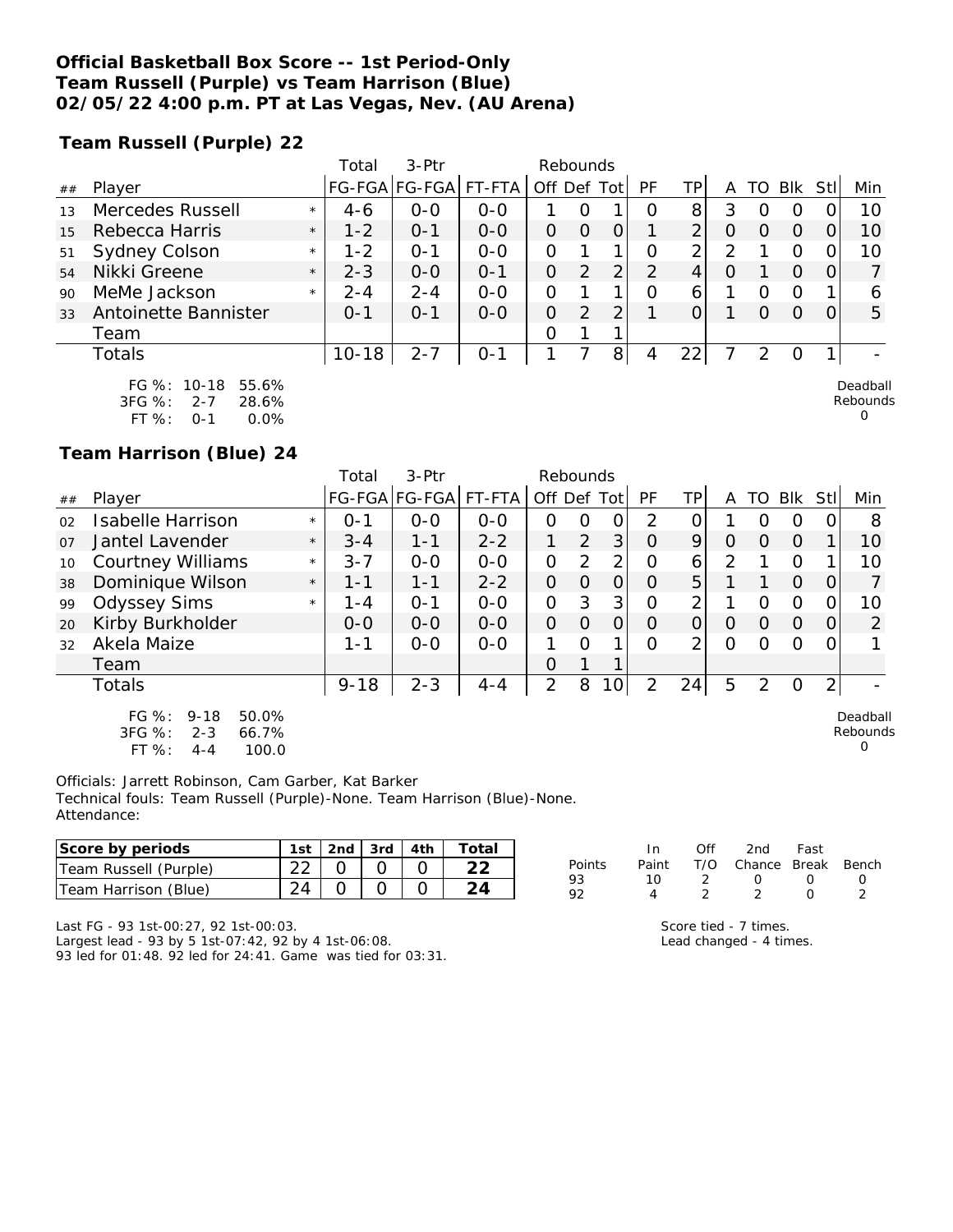### **Official Basketball Box Score -- 2nd Period-Only Team Russell (Purple) vs Team Harrison (Blue) 02/05/22 4:00 p.m. PT at Las Vegas, Nev. (AU Arena)**

**Team Russell (Purple) 14**

|     |                                                             |         | Total    | 3-Ptr         |         |                | Rebounds |               |           |                |                |    |                |      |                      |
|-----|-------------------------------------------------------------|---------|----------|---------------|---------|----------------|----------|---------------|-----------|----------------|----------------|----|----------------|------|----------------------|
| ##  | Player                                                      |         |          | FG-FGA FG-FGA | FT-FTA  | Off Def        |          | Tot l         | <b>PF</b> | ΤP             | A              | TO | Blk            | Stll | Min                  |
| 1.3 | Mercedes Russell                                            | $\star$ | $1 - 2$  | $0 - 0$       | $0 - 0$ |                | 2        | 3             | 0         | ⌒              | 0              |    | 0              |      | 5                    |
| 15  | Rebecca Harris                                              | $\star$ | $1 - 3$  | $0 - 0$       | $0 - 0$ | 1.             | O        | 1             |           | $\overline{2}$ | O              | 0  | $\Omega$       | 0    | 3                    |
| 51  | Sydney Colson                                               | $\star$ | $1 - 3$  | $O - 1$       | $0 - 0$ | 0              | Ω        | Ο             |           | 2              | $\overline{2}$ | Ω  | 0              |      | 10                   |
| 54  | Nikki Greene                                                | $\star$ | $0 - 0$  | $0 - 0$       | $2 - 2$ | $\overline{O}$ | O        | 0             | O         | $\overline{2}$ |                | Ω  | 1              | Ω    | 4                    |
| 90  | MeMe Jackson                                                | $\star$ | $1 - 3$  | $O - 1$       | $0 - 0$ | 0              | O        | 0             | $\Omega$  | 2              | Ω              | ∩  | $\Omega$       |      | 10                   |
| 22  | Takoia Larry                                                |         | $1 - 4$  | $0 - 2$       | $0 - 0$ | 0              | O        | 0             |           | ⌒              | O              | Ω  | $\Omega$       |      | 4                    |
| 33  | Antoinette Bannister                                        |         | $1 - 3$  | $O - 1$       | $0-0$   | $\overline{O}$ | 0        | $\mathcal{O}$ |           | ⌒              | 0              | 4  | $\overline{O}$ |      | 8                    |
| 63  | <b>CC Andrews</b>                                           |         | $0 - 1$  | $0 - 0$       | $0 - 0$ | $\Omega$       | $\Omega$ | O             | Ω         | Ω              | O              | Ω  | $\Omega$       |      | 3                    |
|     | Team                                                        |         |          |               |         |                | 0        |               |           |                |                |    |                |      |                      |
|     | <b>Totals</b>                                               |         | $6 - 19$ | $0 - 5$       | $2 - 2$ | 3              | 2        | 5             | 4         | 14             | 3              | 5  |                | 4    |                      |
|     | $FG \%$ :<br>31.6%<br>$6 - 19$<br>3FG %:<br>0.0%<br>$O - 5$ |         |          |               |         |                |          |               |           |                |                |    |                |      | Deadball<br>Rebounds |

FT %: 2-2 100.0

#### **Team Harrison (Blue) 30**

|    |                                                                                 |         | Total     | 3-Ptr                |         |                | Rebounds       |                 |          |                |          |           |                |                |                                  |
|----|---------------------------------------------------------------------------------|---------|-----------|----------------------|---------|----------------|----------------|-----------------|----------|----------------|----------|-----------|----------------|----------------|----------------------------------|
| ## | Player                                                                          |         |           | FG-FGA FG-FGA FT-FTA |         | Off Def Tot    |                |                 | PF       | <b>TP</b>      | A        | <b>TO</b> | Blk            | Stll           | Min                              |
| 07 | Jantel Lavender                                                                 | $\star$ | $2 - 2$   | $0 - 0$              | $0 - 0$ | 0              | 3              | 3               |          | 4              | 0        | O         | 0              | 0              | 6                                |
| 10 | <b>Courtney Williams</b>                                                        | $\star$ | $3 - 4$   | $0-0$                | $O - O$ | $\overline{O}$ | $\mathbf{1}$   | $\mathbf{1}$    | $\Omega$ | $\overline{6}$ | 3        | 1         | $\overline{O}$ | 1              | 6                                |
| 38 | Dominique Wilson                                                                | $\star$ | $0 - 3$   | $O - 1$              | $2 - 2$ | $\overline{O}$ |                | 1               | O        | $\overline{2}$ |          |           | $\Omega$       | $\Omega$       | 10                               |
| 99 | <b>Odyssey Sims</b>                                                             | $\star$ | $1 - 1$   | $0 - 0$              | $0 - 0$ | $\Omega$       | 2              | $\overline{2}$  | $\Omega$ | $\overline{2}$ | $\Omega$ |           | $\Omega$       |                | 3                                |
| 20 | Kirby Burkholder                                                                |         | $3 - 3$   | $0 - 0$              | $3 - 3$ | $\mathcal{O}$  | 3              | 3               | O        | 9              |          |           | $\circ$        |                | 10                               |
| 32 | Akela Maize                                                                     |         | $0-0$     | $0-0$                | $0-0$   | $\overline{O}$ | $\Omega$       | $\overline{O}$  | $\Omega$ | $\overline{O}$ | $\Omega$ | 0         | $\overline{O}$ | 0              | 3                                |
| 40 | <b>Toccara Ross</b>                                                             |         | $1 - 3$   | $0-0$                | $O-O$   | 2              | $\Omega$       | $\overline{2}$  |          | $\overline{2}$ | $\Omega$ |           | $\Omega$       | 0              | 3                                |
| 52 | <b>Brittany Carter</b>                                                          |         | 1-1       | $1 - 1$              | $2 - 2$ | $\overline{2}$ | $\overline{O}$ | $\overline{2}$  | $\Omega$ | 5              |          |           | $\Omega$       | $\Omega$       | 6                                |
|    | Team                                                                            |         |           |                      |         | 0              | 0              | 0               |          |                |          |           |                |                |                                  |
|    | Totals                                                                          |         | $11 - 17$ | $1 - 2$              | $7 - 7$ | 4              | 10             | 14 <sub>1</sub> | 2        | 30             | 6        | 6         | $\mathbf 0$    | 3 <sup>1</sup> |                                  |
|    | FG %: 11-17<br>64.7%<br>3FG %:<br>50.0%<br>$1 - 2$<br>FT %:<br>100.0<br>$7 - 7$ |         |           |                      |         |                |                |                 |          |                |          |           |                |                | Deadball<br>Rebounds<br>$\Omega$ |

Officials: Jarrett Robinson, Cam Garber, Kat Barker Technical fouls: Team Russell (Purple)-None. Team Harrison (Blue)-None. Attendance:

| Score by periods      | 1st | $\vert$ 2nd $\vert$ 3rd $\vert$ 4th |  | Total |
|-----------------------|-----|-------------------------------------|--|-------|
| Team Russell (Purple) |     | 14.                                 |  |       |
| Team Harrison (Blue)  |     |                                     |  |       |

|        | In.   | ∩ff | 2nd                    | - Fast           |    |
|--------|-------|-----|------------------------|------------------|----|
| Points | Paint |     | T/O Chance Break Bench |                  |    |
| 93     | 10.   | Δ   | $\mathcal{L}$          | $\left( \right)$ |    |
| 9つ     | 10    |     |                        | $\mathcal{D}$    | 16 |

0

Last FG - 93 2nd-03:50, 92 2nd-01:05. Largest lead - 93 by 5 1st-07:42, 92 by 18 2nd-00:09.

93 led for 00:02. 92 led for 18:50. Game was tied for 01:08.

Score tied - 2 times. Lead changed - 2 times.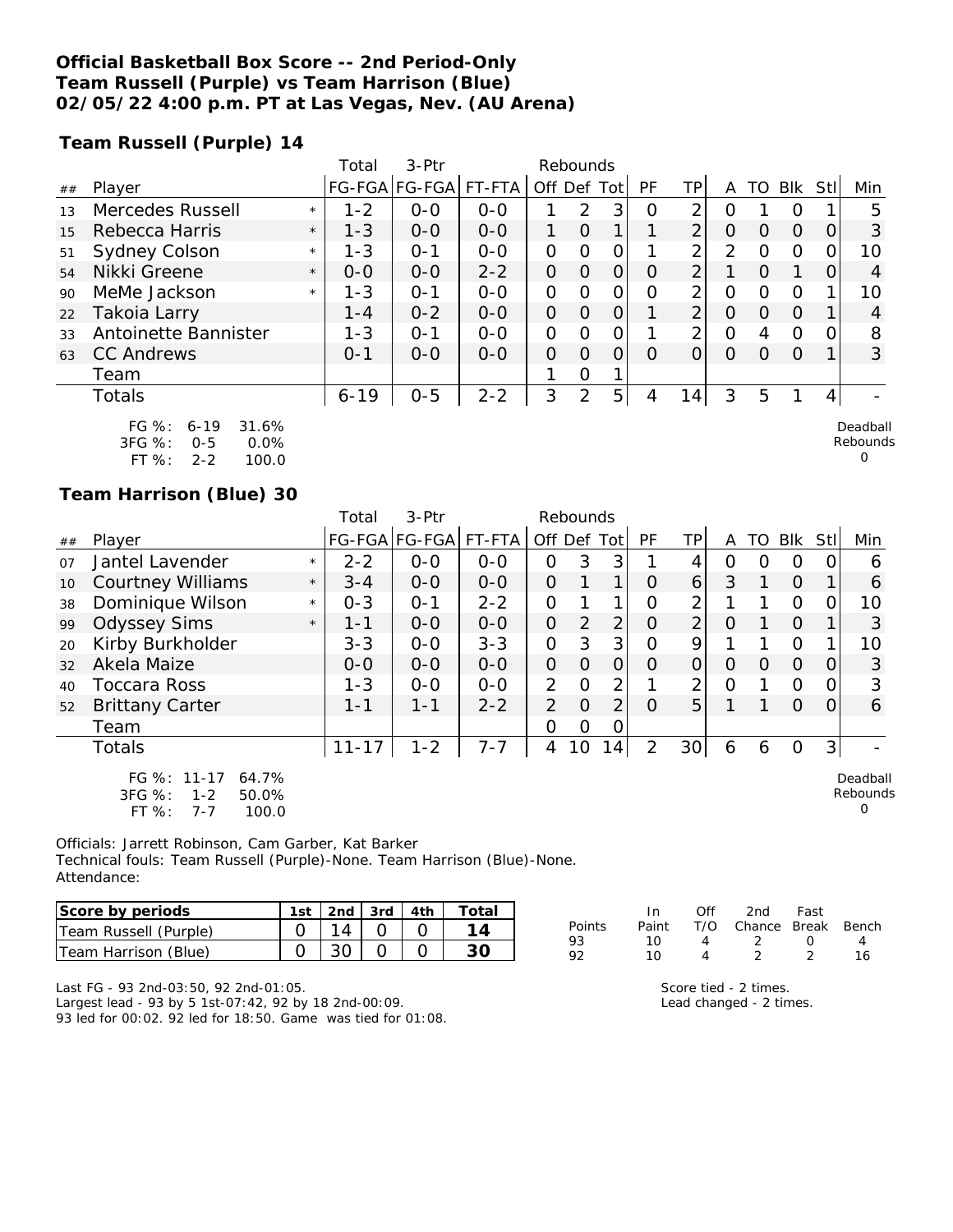### **Official Basketball Box Score -- 3rd Period-Only Team Russell (Purple) vs Team Harrison (Blue) 02/05/22 4:00 p.m. PT at Las Vegas, Nev. (AU Arena)**

**Team Russell (Purple) 20**

|    |                      |         | Total    | 3-Ptr         |         |          | Rebounds |     |    |     |   |    |            |     |     |
|----|----------------------|---------|----------|---------------|---------|----------|----------|-----|----|-----|---|----|------------|-----|-----|
| ## | Player               |         |          | FG-FGA FG-FGA | FT-FTA  | Off Def  |          | ∣ot | РF | TPI | Α | TO | <b>BIK</b> | Stl | Min |
| 13 | Mercedes Russell     | $\star$ | $3 - 5$  | $O-O$         | $0-0$   |          | 2        |     | Ő  | 6   |   |    |            |     | 10  |
| 15 | Rebecca Harris       | $\star$ | 1-1      | $0 - 0$       | $0 - 2$ |          |          |     |    |     |   |    |            |     | 10  |
| 51 | <b>Sydney Colson</b> | $\star$ | $3 - 5$  | $2 - 3$       | $0 - 0$ |          |          |     |    | 8   |   |    |            |     | 10  |
| 54 | Nikki Greene         | $\star$ | $0 - 2$  | $0 - 0$       | $2 - 2$ |          |          |     | O  |     |   |    |            |     | 10  |
| 90 | MeMe Jackson         | $\star$ | $0 - 2$  | $0 - 2$       | $2 - 2$ |          |          |     |    |     |   |    |            |     | 10  |
|    | Team                 |         |          |               |         | $\Omega$ | っ        | 2   |    |     |   |    |            |     |     |
|    | Totals               |         | $7 - 15$ | $2 - 5$       | 4-6     | 2        | 5        | ᄀ   |    |     |   |    |            |     |     |
|    |                      |         |          |               |         |          |          |     |    |     |   |    |            |     |     |

FG %: 7-15 46.7% 3FG %: 2-5 40.0% FT %: 4-6 66.7%

Deadball Rebounds

1

**Team Harrison (Blue) 17**

|                |                                                                                       |         | Total    | $3-$ Ptr      |         |                | Rebounds |                |                |                 |                |          |            |          |                         |
|----------------|---------------------------------------------------------------------------------------|---------|----------|---------------|---------|----------------|----------|----------------|----------------|-----------------|----------------|----------|------------|----------|-------------------------|
| ##             | Player                                                                                |         |          | FG-FGA FG-FGA | FT-FTA  | Off Def Tot    |          |                | <b>PF</b>      | TP <sub>1</sub> | A              | TO       | <b>Blk</b> | Stll     | Min                     |
| 02             | <b>Isabelle Harrison</b>                                                              | $\star$ | $O - 1$  | $0 - 0$       | $O - O$ | 0              | 2        | 2              | $\Omega$       | Ο               | O              | 2        | O          |          | 8                       |
| O <sub>7</sub> | Jantel Lavender                                                                       | $\star$ | $1 - 2$  | $0 - 0$       | $O - O$ | $\overline{O}$ | 2        | 2              | $\overline{O}$ | $\overline{2}$  | $\Omega$       | $\Omega$ | $\Omega$   | $\Omega$ | 6                       |
| 10             | <b>Courtney Williams</b>                                                              | $\star$ | $0 - 1$  | $O - 1$       | $2 - 2$ | $\Omega$       | 1        | 1              | $\Omega$       | っ               | $\overline{2}$ | 1        | 0          | 0        | 6                       |
| 38             | Dominique Wilson                                                                      | $\star$ | $2 - 2$  | $1 - 1$       | $0-0$   | $\overline{O}$ | $\Omega$ | 0              | $\Omega$       | 5               |                | 0        | $\Omega$   | 0        | 5                       |
| 99             | <b>Odyssey Sims</b>                                                                   | $\star$ | $2 - 4$  | $2 - 3$       | $0-0$   | $\Omega$       | 1        | 1              | $\Omega$       | 6               | 1              | O        | 0          | 0        | 10                      |
| 20             | Kirby Burkholder                                                                      |         | $0 - 0$  | $0 - 0$       | $0 - 0$ | 1              | $\Omega$ | 1              | $\overline{2}$ | 0               | $\Omega$       | $\Omega$ | $\Omega$   | $\Omega$ | 4                       |
| 26             | Danielle L. McCray                                                                    |         | $0-0$    | $0-0$         | $O-O$   | $\Omega$       | $\Omega$ | 0              | $\Omega$       | O               | $\Omega$       | $\Omega$ | $\Omega$   | 0        | 3                       |
| 40             | <b>Toccara Ross</b>                                                                   |         | $1 - 2$  | $O-O$         | $O-O$   | $\overline{O}$ | $\Omega$ | 0              | 1              | ↑               | $\Omega$       | $\Omega$ | $\Omega$   | 0        | 5                       |
|                | Team                                                                                  |         |          |               |         | $\Omega$       | 1        |                |                |                 |                | 2        |            |          |                         |
|                | Totals                                                                                |         | $6 - 12$ | $3 - 5$       | $2 - 2$ |                |          | 8 <sup>1</sup> | 3              | 17              | 4              | 5        | O          | 1        |                         |
|                | FG %:<br>50.0%<br>$6 - 12$<br>3FG %:<br>$3 - 5$<br>60.0%<br>FT %:<br>100.0<br>$2 - 2$ |         |          |               |         |                |          |                |                |                 |                |          |            |          | Deadbal<br>Rebound<br>0 |

Deadball Rebounds 0

Officials: Jarrett Robinson, Cam Garber, Kat Barker Technical fouls: Team Russell (Purple)-None. Team Harrison (Blue)-None. Attendance:

| Score by periods        | ∣st | 2nd. | 3rd          | 4th | otal |          |       |     |              | Fast  |       |
|-------------------------|-----|------|--------------|-----|------|----------|-------|-----|--------------|-------|-------|
| Team Russell (Purple)   |     |      | $\cap$<br>∠∪ |     | າດ   | Points   | Paint | T/O | $\cap$ hance | Break | Bench |
| Team Harrison<br>(Blue) |     |      |              |     |      | 93<br>oα |       |     |              |       |       |

Last FG - 93 3rd-01:37, 92 3rd-01:50. Largest lead - 93 by 5 1st-07:42, 92 by 19 3rd-03:24. 93 led for 00:00. 92 led for 10:00. Game was tied for 00:00. Score tied - 0 times. Lead changed - 0 times.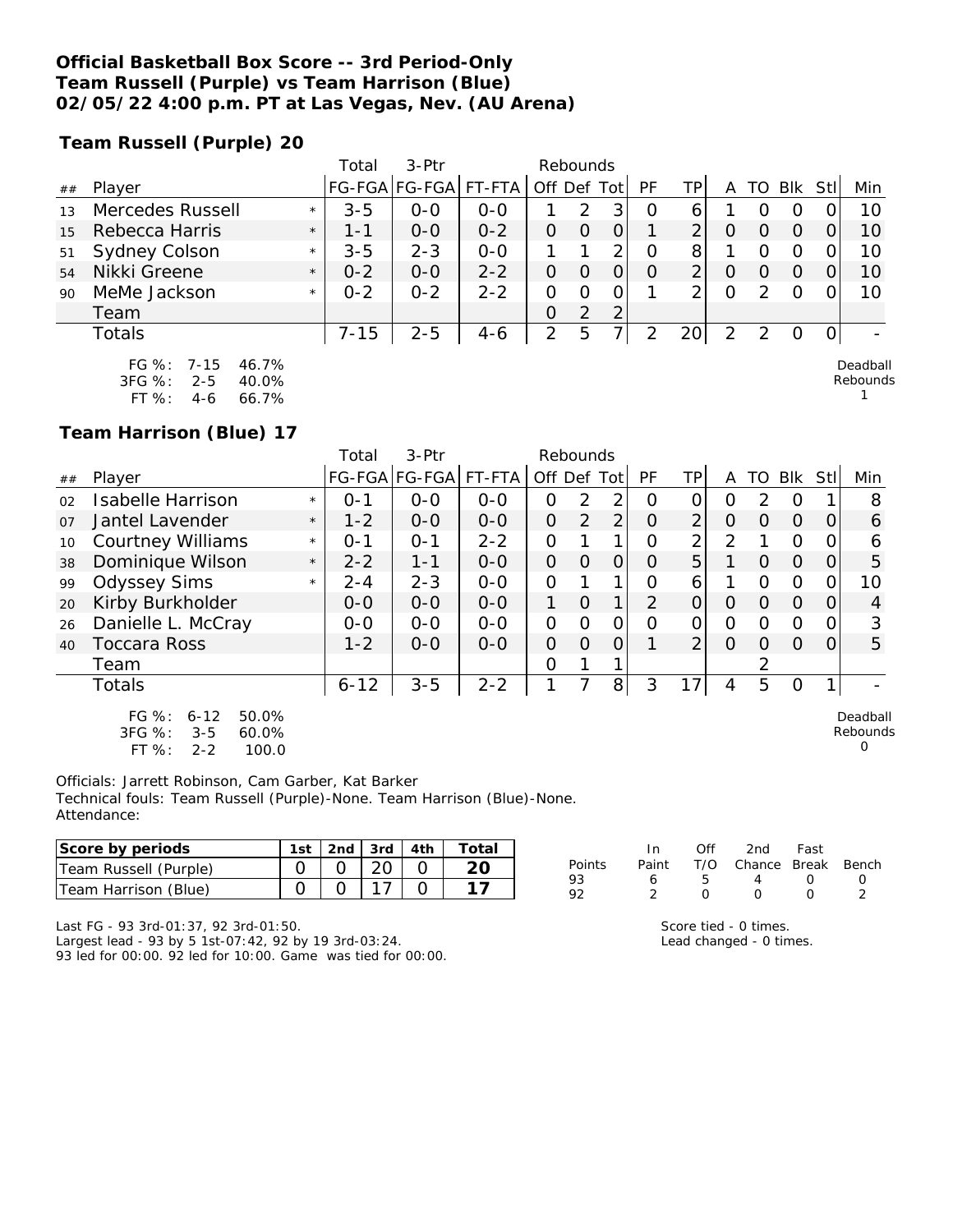### **Official Basketball Box Score -- 4th Period-Only Team Russell (Purple) vs Team Harrison (Blue) 02/05/22 4:00 p.m. PT at Las Vegas, Nev. (AU Arena)**

**Team Russell (Purple) 18**

|     |                                                                                                        |         | Total    | $3-Ptr$       |         | Rebounds       |                |                |          |                |                |               |            |          |                             |
|-----|--------------------------------------------------------------------------------------------------------|---------|----------|---------------|---------|----------------|----------------|----------------|----------|----------------|----------------|---------------|------------|----------|-----------------------------|
| ##  | Player                                                                                                 |         |          | FG-FGA FG-FGA | FT-FTA  | Off Def Tot    |                |                | PF       | TPI            | Α              | TO.           | <b>Blk</b> | Stl      | Min                         |
| 1.3 | Mercedes Russell                                                                                       | $\star$ | $2 - 4$  | $0 - 0$       | $0 - 0$ | 0              |                |                | Ω        | 4              | O              |               | 0          |          |                             |
| 15  | Rebecca Harris                                                                                         | $\star$ | $2 - 3$  | $0 - 0$       | $0 - 0$ | $\Omega$       | $\overline{2}$ | 2              | $\Omega$ | 4              |                | $\Omega$      | $\Omega$   | $\Omega$ | 10                          |
| 51  | Sydney Colson                                                                                          | $\star$ | $0 - 0$  | $0 - 0$       | $2 - 2$ | $\Omega$       | ∩              | 0              | $\Omega$ | 2              | 0              | $\mathcal{D}$ | $\Omega$   | $\Omega$ |                             |
| 54  | Nikki Greene                                                                                           | $\star$ | $0 - 2$  | $0 - 0$       | $1 - 2$ |                | 2              | 3              | $\Omega$ |                | $\Omega$       | $\Omega$      | $\Omega$   | $\Omega$ | 7                           |
| 90  | MeMe Jackson                                                                                           | $\star$ | $0 - 3$  | $O - 1$       | $0 - 0$ | 0              | $\Omega$       | 0              | $\Omega$ | O              |                | O             |            | O        | 10                          |
| 22  | Takoia Larry                                                                                           |         | $1 - 2$  | $0 - 0$       | $1 - 1$ | $\Omega$       |                | 1              | $\Omega$ | 3 <sup>1</sup> | $\Omega$       | $\Omega$      | $\Omega$   | $\Omega$ | 3                           |
| 33  | Antoinette Bannister                                                                                   |         | $0 - 0$  | $0-0$         | $2 - 2$ | $\Omega$       | $\Omega$       | 0              |          | 2              | 0              | $\Omega$      | $\Omega$   | $\Omega$ |                             |
| 63  | <b>CC Andrews</b>                                                                                      |         | $0 - 0$  | $0 - 0$       | $2 - 2$ | $\Omega$       | $\Omega$       | $\Omega$       | $\Omega$ | 2              | $\Omega$       | $\Omega$      | $\Omega$   | $\Omega$ | $\overline{2}$              |
|     | Team                                                                                                   |         |          |               |         |                | $\Omega$       |                |          |                |                |               |            |          |                             |
|     | Totals                                                                                                 |         | $5 - 14$ | $O - 1$       | $8 - 9$ | $\overline{2}$ | 6              | 8 <sub>1</sub> |          | 8              | $\overline{2}$ | 3             |            |          |                             |
|     | FG $\%$ :<br>$5 - 14$<br>35.7%<br>$\sim$ $\sim$ $\sim$ $\sim$<br>$\sim$ $\sim$ $\sim$<br>$\sim$ $\sim$ |         |          |               |         |                |                |                |          |                |                |               |            |          | Deadball<br>Dealers and all |

| 3FG %: | ი-1 | $0.0\%$ |
|--------|-----|---------|
| FT %:  | 8-9 | 88.9%   |

### **Team Harrison (Blue) 29**

|                |                                                                                       |         | Total     | 3-Ptr         |         | Rebounds       |                |                |                |                |                |                |                |                |                           |
|----------------|---------------------------------------------------------------------------------------|---------|-----------|---------------|---------|----------------|----------------|----------------|----------------|----------------|----------------|----------------|----------------|----------------|---------------------------|
| ##             | Player                                                                                |         |           | FG-FGA FG-FGA | FT-FTA  | Off Def Tot    |                |                | <b>PF</b>      | TP             | A              | TO             | Blk            | StII           | Min                       |
| 02             | Isabelle Harrison                                                                     | $\star$ | $2 - 2$   | $0 - 0$       | $0 - 0$ |                |                | 2              | O              | 4              | 0              | O              | O              |                | 4                         |
| O <sub>7</sub> | Jantel Lavender                                                                       | $\star$ | 1-1       | $O-O$         | $0 - 0$ | $\overline{O}$ | $\Omega$       | $\overline{O}$ | $\Omega$       | $\overline{2}$ | $\Omega$       | 0              | $\Omega$       | 0              | 3                         |
| 10             | <b>Courtney Williams</b>                                                              | $\star$ | $0 - 3$   | $0-0$         | $O-O$   | $\overline{O}$ |                | 1              |                | 0              | 3              | O              | $\Omega$       |                | 5                         |
| 38             | Dominique Wilson                                                                      | $\star$ | $1 - 2$   | $1 - 2$       | $0-0$   | $\overline{O}$ |                | $\mathbf{1}$   |                | 3 <sup>1</sup> | $\overline{2}$ | $\overline{O}$ | $\overline{O}$ | 0              | $\overline{7}$            |
| 99             | <b>Odyssey Sims</b>                                                                   | $\star$ | $3 - 3$   | $1 - 1$       | $0-0$   | $\overline{O}$ | $\overline{O}$ | $\mathbf{O}$   |                | $\overline{7}$ | $\overline{O}$ | $\Omega$       | $\overline{0}$ | 0              | 5                         |
| 20             | Kirby Burkholder                                                                      |         | $0 - 1$   | $0-0$         | $0-0$   | $\overline{O}$ | $\Omega$       | $\Omega$       | $\Omega$       | $\overline{O}$ | $\overline{O}$ | 0              | $\Omega$       | 0              | $\overline{2}$            |
| 26             | Danielle L. McCray                                                                    |         | $1 - 3$   | $0-0$         | $O-O$   | $\Omega$       |                |                |                | 2              | $\overline{2}$ | $\Omega$       | $\Omega$       | 0              | 5                         |
| 32             | Akela Maize                                                                           |         | $4 - 4$   | $0 - 0$       | $1 - 1$ | $\overline{O}$ | $\overline{O}$ | 0              | 3              | 9              | $\Omega$       |                | $\overline{O}$ | 0              | 5                         |
| 37             | Chelsea Phillips                                                                      |         | $0-0$     | $0 - 0$       | $0-0$   | $\overline{O}$ | 2              | 2              |                | 0              | $\Omega$       | O              | $\Omega$       | 0              | 3                         |
| 40             | <b>Toccara Ross</b>                                                                   |         | $1 - 1$   | $0-0$         | $0-0$   | $\overline{O}$ | $\overline{O}$ | $\overline{O}$ | $\overline{O}$ | $\overline{2}$ | $\overline{O}$ | $\overline{O}$ | $\overline{O}$ | $\overline{O}$ | 2                         |
| 52             | <b>Brittany Carter</b>                                                                |         | $0 - 0$   | $0 - 0$       | $0 - 0$ | $\overline{O}$ | $\Omega$       | 0              | $\Omega$       | $\overline{O}$ | $\Omega$       | $\Omega$       | $\circ$        | 0              | 3                         |
|                | Team                                                                                  |         |           |               |         | $\overline{O}$ | 1              | 1              |                |                |                |                |                |                |                           |
|                | <b>Totals</b>                                                                         |         | $13 - 20$ | $2 - 3$       | $1 - 1$ | 1              | 7              | 8              | 8              | 29             | 7              |                | $\Omega$       | $\overline{2}$ |                           |
|                | $13 - 20$<br>FG $%$ :<br>65.0%<br>3FG %:<br>$2 - 3$<br>66.7%<br>FT %:<br>100.0<br>1-1 |         |           |               |         |                |                |                |                |                |                |                |                |                | Deadball<br>Rebounds<br>Ω |

Officials: Jarrett Robinson, Cam Garber, Kat Barker Technical fouls: Team Russell (Purple)-None. Team Harrison (Blue)-None. Attendance:

| Score by periods            |  |  | 1st $\lfloor 2nd \rfloor$ 3rd $\lfloor 4th \rfloor$ Total |
|-----------------------------|--|--|-----------------------------------------------------------|
| Team Russell (Purple)       |  |  |                                                           |
| <b>Team Harrison (Blue)</b> |  |  |                                                           |

Last FG - 93 4th-00:23, 92 4th-00:06. Largest lead - 93 by 5 1st-07:42, 92 by 30 4th-01:56. 93 led for 00:00. 92 led for 00:00. Game was tied for 00:00.

|        | In In | Off | 2nd Fast                     |                  |     |
|--------|-------|-----|------------------------------|------------------|-----|
| Points |       |     | Paint T/O Chance Break Bench |                  |     |
| 93     | 4     | - 2 | $\bigcap$                    | $\left( \right)$ |     |
| ロフ     | 16    | 6   | $\mathcal{D}$                | $^{\prime}$      | 1 ? |

Score tied - 0 times. Lead changed - 0 times. Rebounds 1